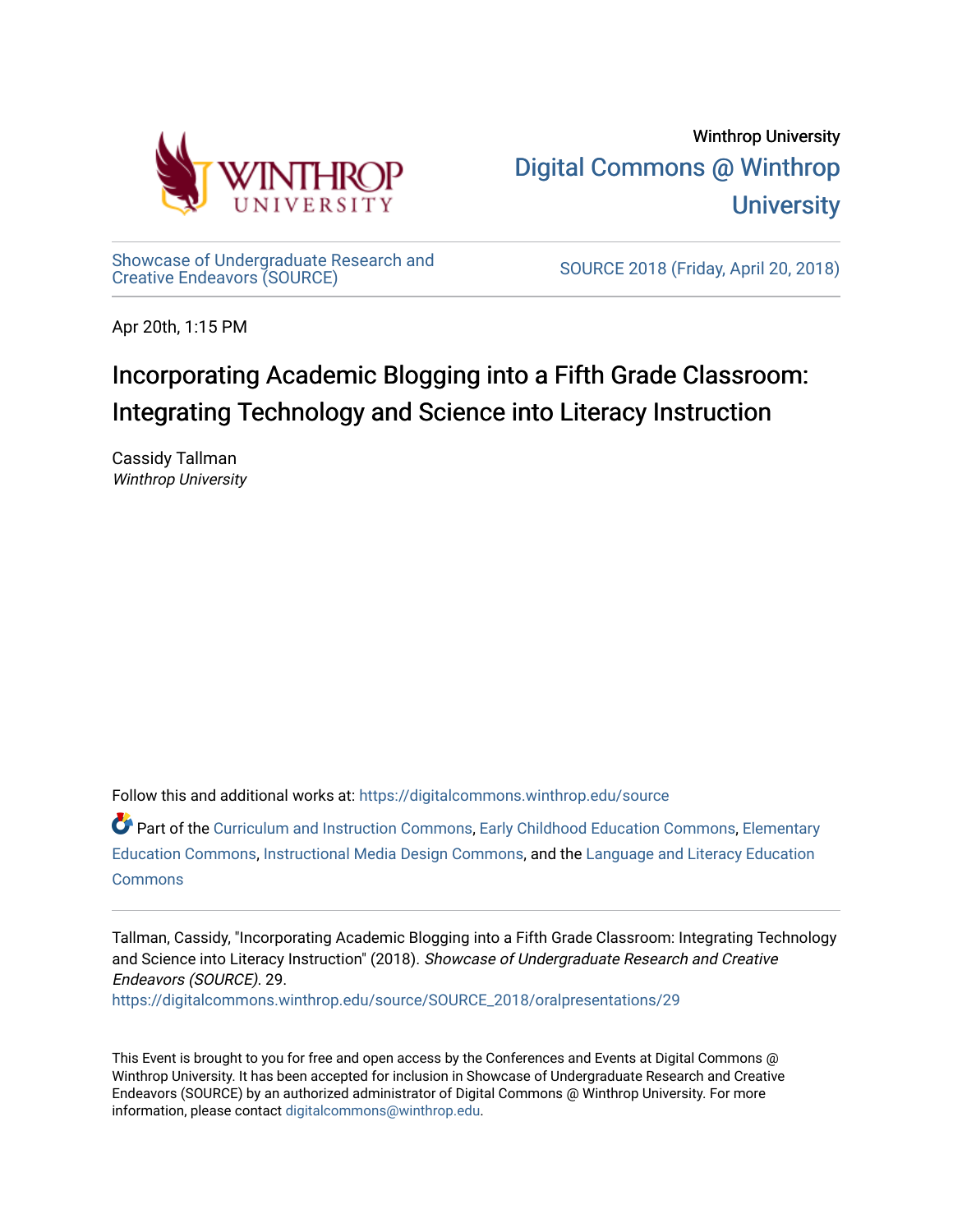# Incorporating Academic Blogging into a Fifth Grade Classroom: Integrating Science and Technology into Literacy Instruction

Cassidy Tallman

Honors Thesis Winthrop University Spring 2018

Thesis Director:

Dr. Shawnna Helf

Thesis Reader: \_\_\_\_\_\_\_\_\_\_\_\_\_\_\_\_\_\_\_\_\_\_\_\_\_\_\_\_\_\_\_

Dr. Bettie Parsons Barger

Thesis Reader:

Dr. Kavin Ming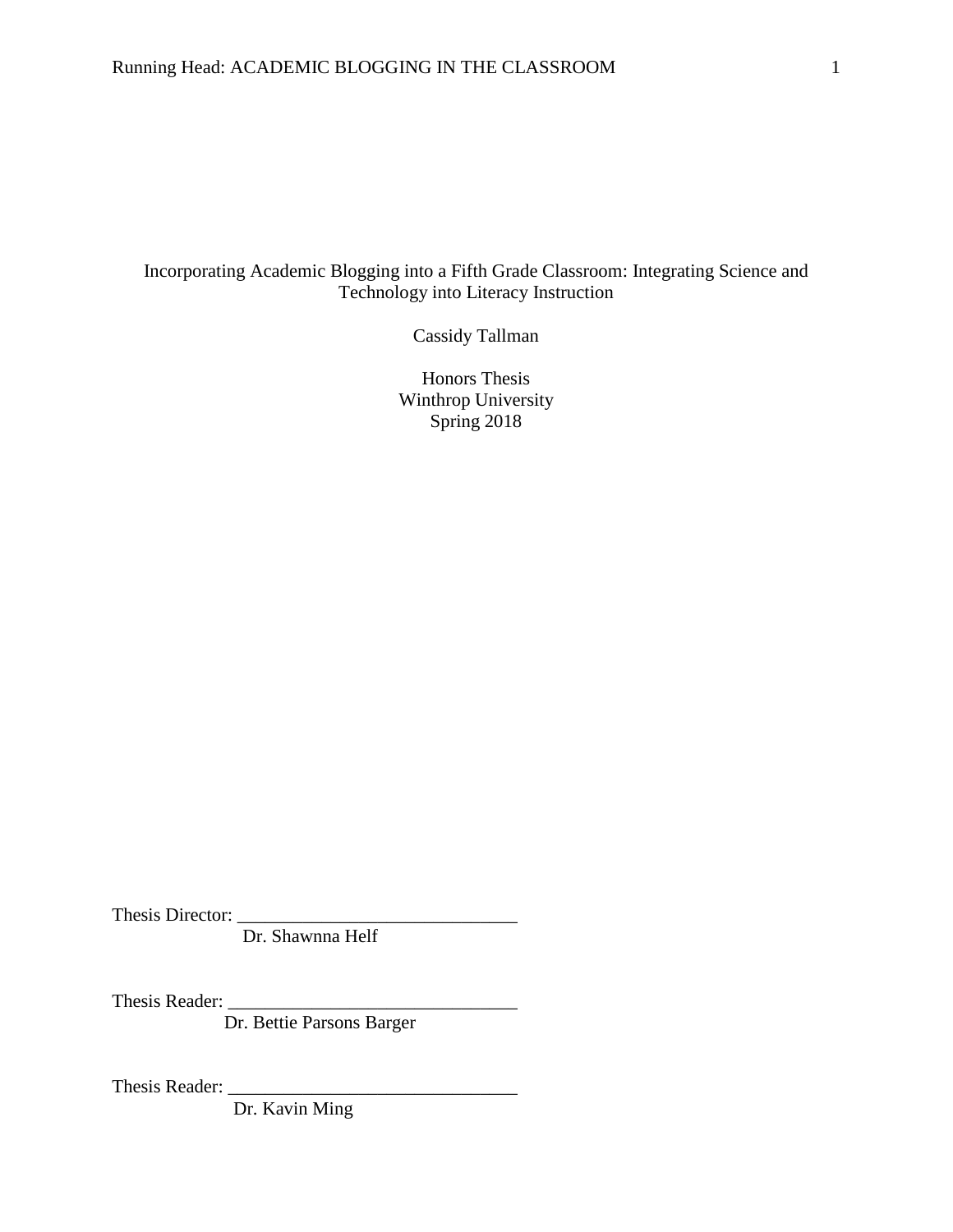#### **Abstract**

There is a growing need to better prepare students for twenty-first-century literacy demands. Integrating technology into education improves student achievement and increases students' technological literacy. Classroom blogging is one way to provide students authentic experiences with technology while integrating literacy. The goal of this project was to examine fifth graders' interactions with text, fifth graders' perceptions of academic blogging, and science content integration in literacy instruction. Over the course of seven weeks, students participated in shared reading lessons and blogging sessions. Data was collected on students' acquisition of science content knowledge, students' interactions with text, and students' perceptions of technology integration. Findings revealed that students reported positive experiences with text when using technology, and students' knowledge of science content increased.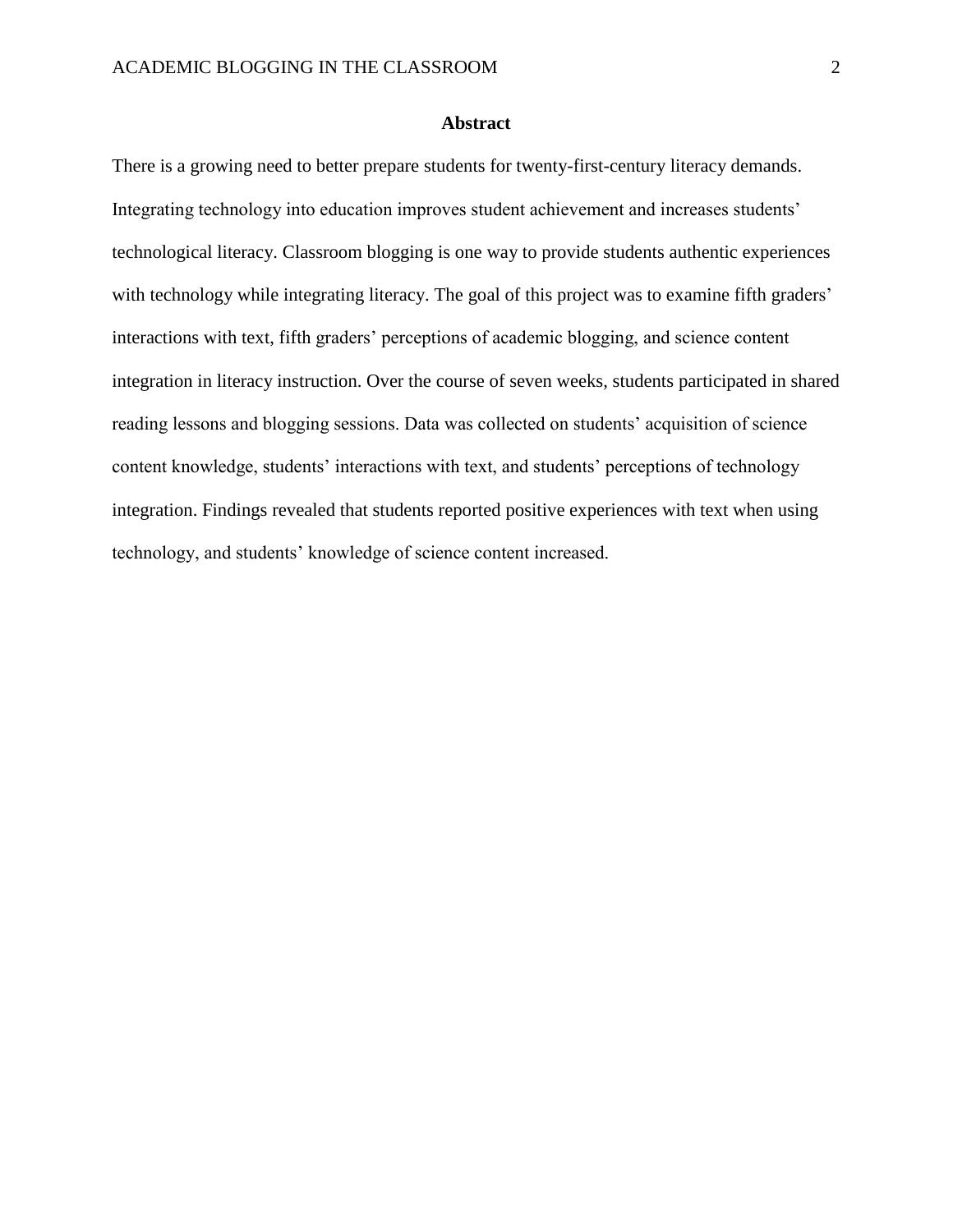### **Introduction**

According to Murnane, Sawhill, and Snow (2012), literacy is a prerequisite for success in the twenty-first century. Today's knowledge-based economy, rapidly advancing technology, and the complex social and political challenges facing the nation contribute to more advanced literacy demands than ever before (Murnane et al., 2012). Students need to be prepared for these increased literacy demands. One way to prepare them is to integrate literacy in science content area instruction, which has been shown to benefit both students' literacy skills and their scientific understanding (Cervetti, Barber, Dorph, Pearson, & Goldschmidth, 2012; Guthrie, McRae, & Klauda, 2007; Romance & Vitale, 2012; Textual Tools Study Group, 2006; Varelas, Pappas, & Rife, 2006; Worth, 2006). Another method to help students meet higher literacy expectations is to incorporate technology in literacy instruction. Not only does this support students' construction of advanced literacy skills and higher-order thinking skills; it also allows opportunities for students to gain needed technological experience. Specifically, incorporating blogging into the classroom is an authentic method to encourage higher-order thinking as well as conventional and technological literacy skill-building.

The goal of this project was to examine fifth graders' interactions with text, fifth graders' perceptions of academic blogging, and science content integration in literacy instruction. Students participated in shared reading lessons, science and reading minilessons, and blogging sessions. Data was collected on the content of students' blog posts, student perceptions of technology integration, and science content growth over the course of the project.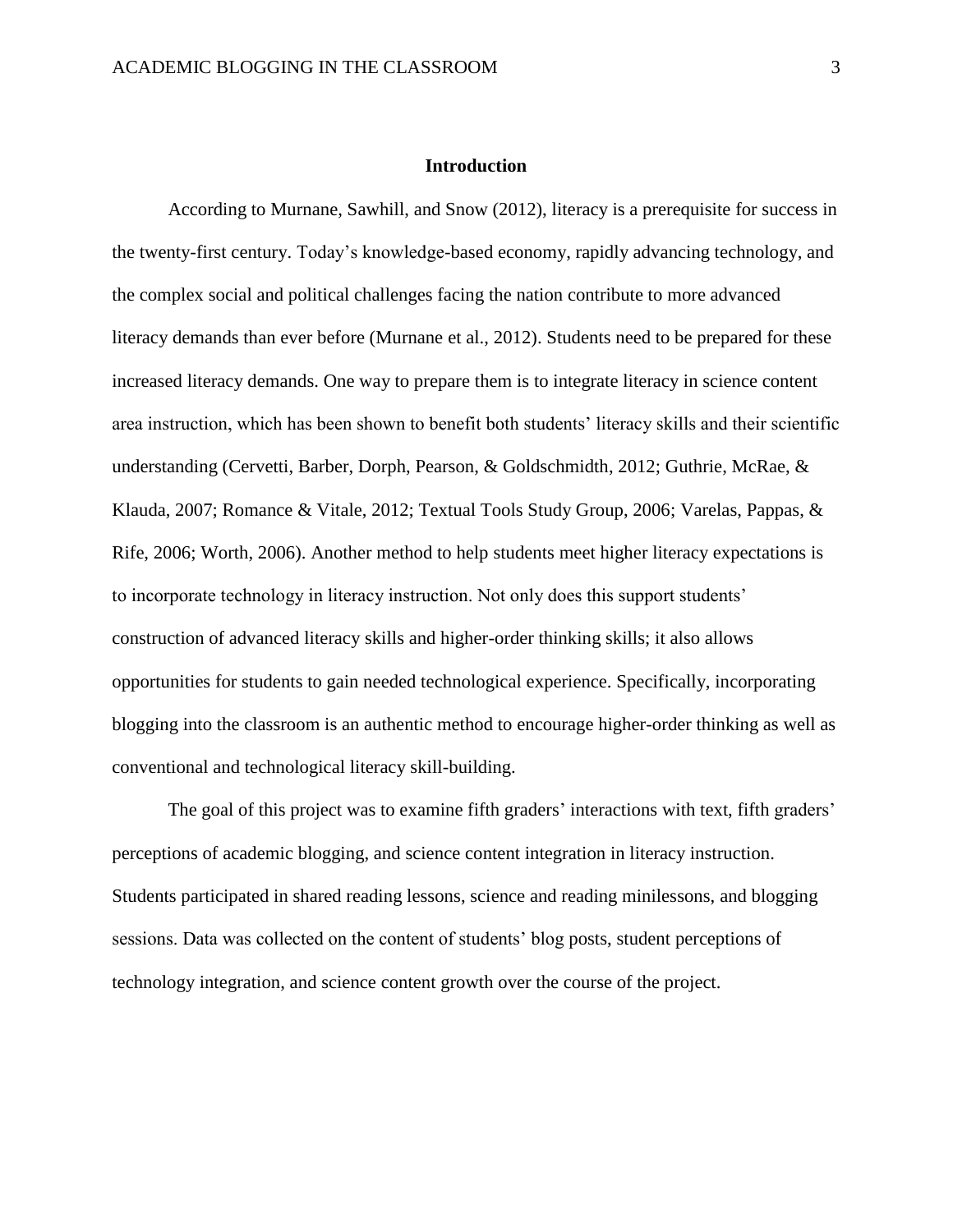#### **Literature Review**

This section will provide a review of related literature regarding the definition of literacy, the importance of literacy in today's world, the integration of literacy in science content area instruction, the increase of technology usage in the classroom, the changing definitions of literacy as a result of the rise of technology, the integration of technology into literacy instruction, and the use of blogging in classrooms.

#### **Definition of Literacy**

Literacy is a term that can be defined in many ways, but most researchers in the field of education agree that literacy is more than just the ability to decode words on a page. Griffo, Madda, Pearson, and Raphael (2015) define literacy as the requisite skills, strategies, and experiences that readers and writers use when interacting with text in the world. The National Council of Teachers of English (NCTE, 2013) says that literacy is a collection of cultural and communicative practices shared among sociocultural groups. Murnane, Sawhill, and Snow's (2012) definition of literacy is "the ability to use reading to gain access to the world of knowledge, to synthesize information from different sources, to evaluate arguments, and to learn totally new subjects" (p. 1).

#### **Importance of Literacy**

Murnane et al. (2012) state that literacy is a prerequisite for success in this century. The complex economic, political, and social challenges facing the nation demand more advanced literacy skills than ever before (Murnane et al., 2012). Global communication, rapidly advancing technology, and a knowledge-based economy contribute to this demand. According to the International Society for Technology in Education (ISTE, 2018a), because of ever-changing technology impacting the way we live, work, and communicate, educators are preparing students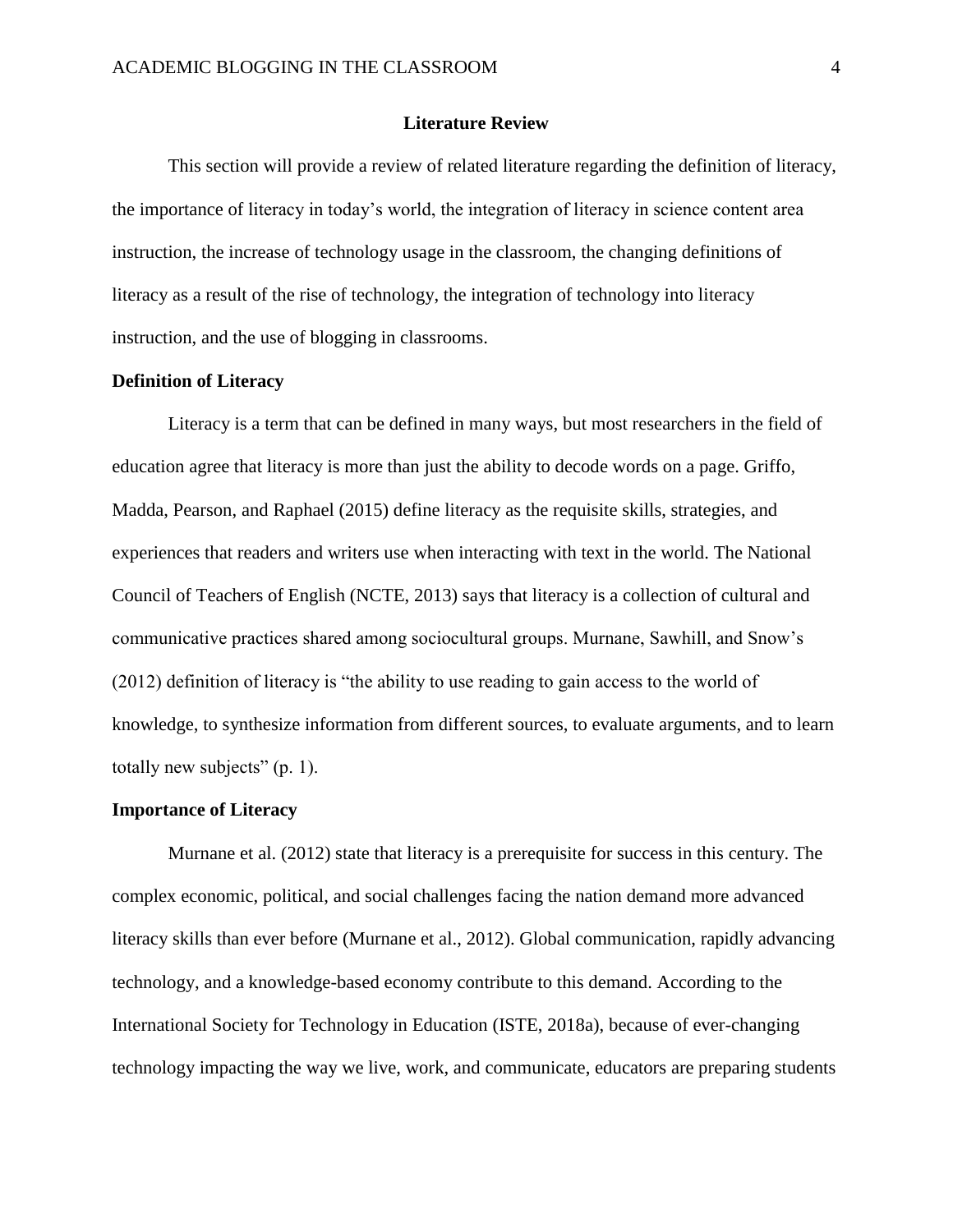for a future world and future careers that are currently unimaginable. As a result, teachers are having to adapt to these ever-changing technologies as they work to prepare students to meet the increasing demands. The Common Core State Standards for English Language Arts have increased expectations for higher-order processes such as close reading of challenging texts to identify essence and nuance, writing from text-based sources, and constructing and critiquing arguments (Griffo et al., 2015). This has caused much debate in the educational world about how students will be supported in meeting the demands of more challenging texts (Griffo et al., 2015).

#### **Integrating Literacy in Science Content Area Instruction**

One way to help support students in meeting higher literacy expectations is through content-area integration. Integrating literacy into content-area instruction has been shown to benefit students' literacy skills (Cervetti et al., 2012; Guthrie et al., 2007; Romance & Vitale, 2012; Textual Tools Study Group, 2006; Varelas et al., 2006; Worth, 2006). Guthrie et al. (2007) found that incorporating reading and writing instruction in disciplinary studies led to improvements in students' reading comprehension, reading strategy use, reading fluency, word recognition, and reading motivation. In another study, seventh grade students received instruction in literacy strategies such as word maps and perspective-taking during science instruction (Textual Tools Study Group, 2006). Results indicated that applying these literacy strategies in a science setting motivated students to read, allowed teachers to model independent reading strategies and metacognition, and allowed students to have in-depth discussions about key words and concepts, leading to increased reading comprehension (Textual Tools Study Group, 2006). Further, a study by Varelas et al. (2006) revealed that second grade students who engaged in read alouds during science instruction experienced improvements in comprehension.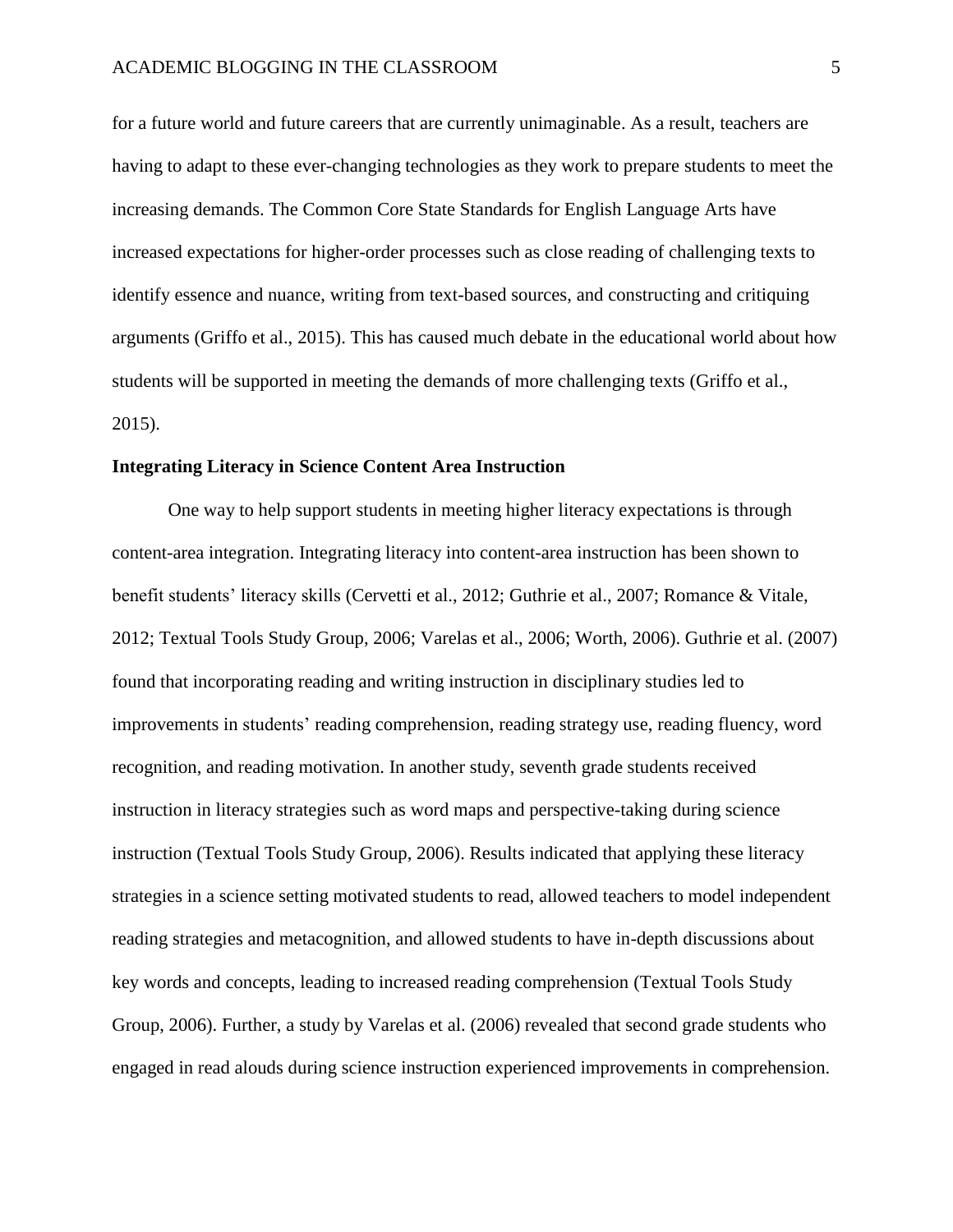#### ACADEMIC BLOGGING IN THE CLASSROOM 6

The read alouds utilized informational texts and were dialogically-oriented, so the teacher and the students shared the role of making meaning. The students in this study made several connections to other texts, personal experiences, and previous discussions. This allowed students to develop a deeper understanding of scientific concepts and scientific language.

In addition to science-literacy integration having strong literacy benefits, it has strong science content-area benefits as well. In a study conducted by Cervetti et al. (2012), researchers compared students who were taught science and literacy separately with students who were taught science and literacy in an integrated unit that included reading text, writing notes and reports, and frequent discussion of key concepts and processes. The researchers found that the students who were taught using the integrated science-literacy unit made significantly greater gains in science understanding, science vocabulary, and science writing (Cervetti et al., 2012). In a similar study, Romance and Vitale (2012) examined students who were taught using a model that included concept-focused science teaching, reading, writing, and the construction of concept maps based on reading. The researchers found that, when compared to similar students, students taught using Romance and Vitale's (2012) model had greater science and reading achievement, more positive attitudes toward both reading and science, and more self-confidence in reading and science.

#### **Technology in the Classroom**

The rise of technology in schools is undeniable. One-to-one technology programs, which involve schools providing every student with a mobile electronic device, are developing at a rapid rate across the country (Futuresource, 2018; U.S. Department of Education; 2017). In 2012, 23% of American K-12 students had access to a school-issued personal device through one-toone initiatives (Futuresource, 2018). This percentage increased to 46% in 2015, an increase of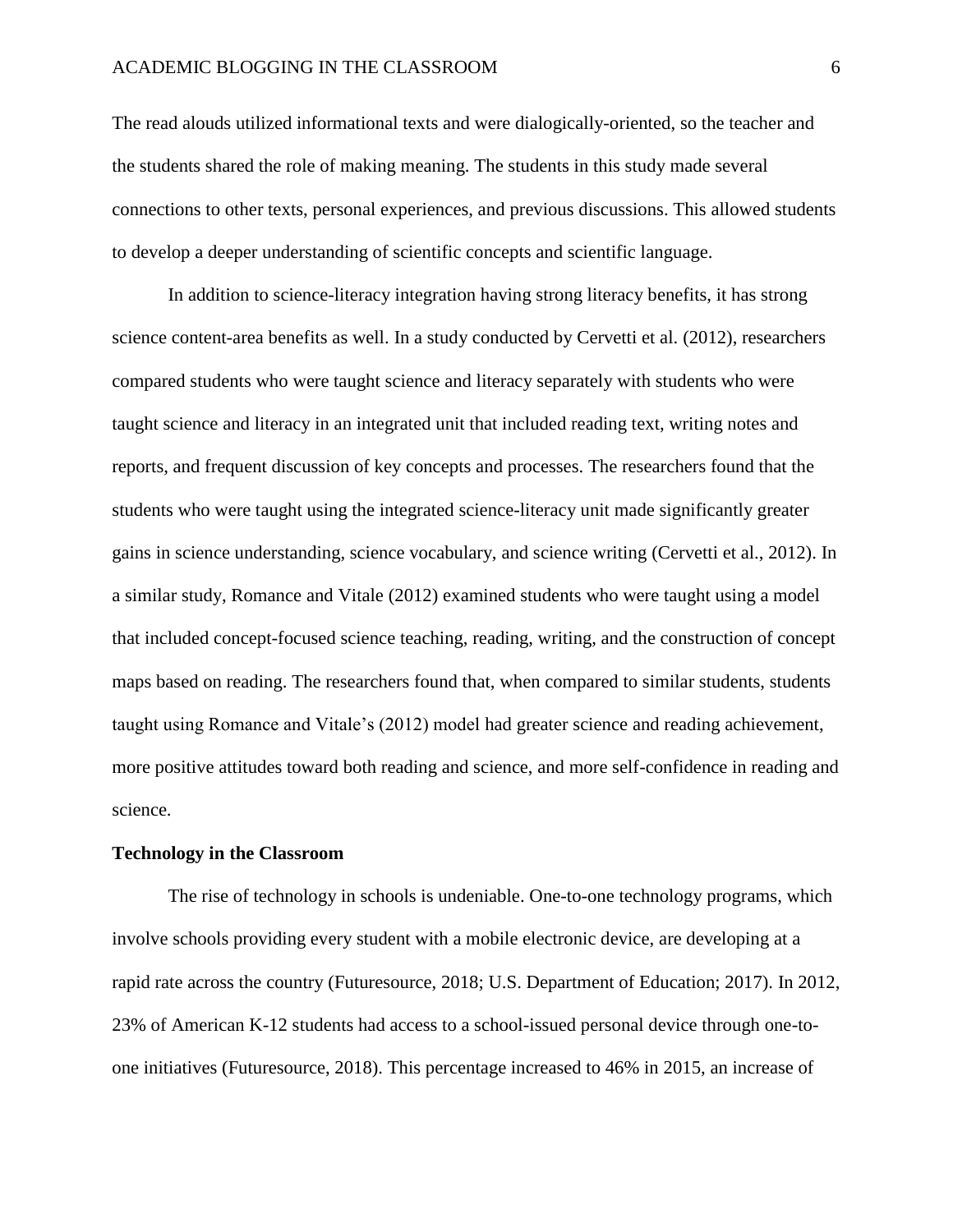100% over the course of 3 years. According to Futuresource (2018), this increase is likely driven by the technology requirements associated with the Common Core State Standards and the overall move to online assessments. According to the U.S. Department of Education (2017), an increasing number of school districts are adopting web-based productivity tools and digital learning content. The Center for Digital Education and the National School Boards Association annually invite American school districts to respond to the Digital School Districts Survey, which examines the use of information technology in schools (Center for Digital Education, 2013). According to the results of this survey, 52% of responding school districts in 2010 had an information technology strategic plan and articulated that information technology needed to be more of a district priority (Center for Digital Education, 2010). Several districts have since prioritized technology, as 59% of districts had a digital content and curriculum strategy in place in 2015, which then increased to 62% in 2017 (Center for Digital Education, 2016; 2017). Specifically, many school districts are accepting the use of mobile devices for educational purposes (Center for Digital Education, 2016; 2017). According to the results of the Digital School Districts Survey, the percentage of school districts that reported having a strategy in place for incorporating mobile devices had increased from 74% in 2015 to 88% in 2017 (Center for Digital Education, 2016; 2017). In 2017, 54% of responding school districts even provided their own mobile app to students (Center for Digital Education, 2017). Schools' wireless internet access and connectivity has also increased in recent years, providing more students with access to digital tools (Consortium for School Networking, School Superintendent's Association, & Dun & Bradstreet, 2014; EducationSuperHighway, 2017; U.S. Department of Education, 2017). According to EducationSuperHighway (2017), K-12 bandwidth has been growing at an annual rate of 50%. In 2014, 25% of school districts reported in the Consortium for School Networking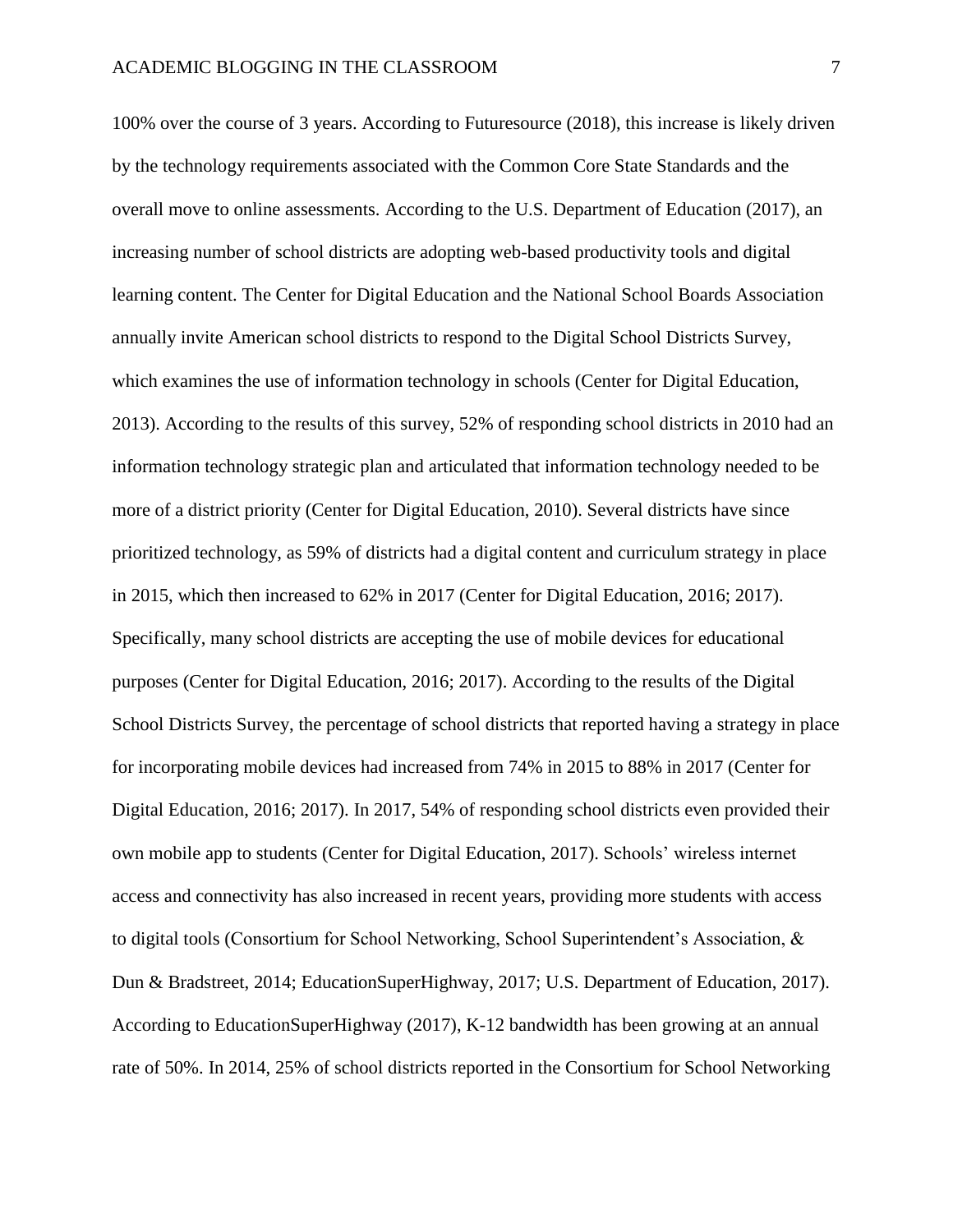(CoSN) Annual E-rate and Infrastructure Survey that no schools in their district could meet the Federal Communications Commission's connectivity goal of 100 Megabits per second per 1,000 students (CoSN et al., 2014). By comparison, in 2017, 88% of districts reported that at least 75% of their schools had achieved this connectivity goal (U.S. Department of Education, 2017).

Due to rapid advances in technology that change the way we work and live, educators are preparing students for a future world that is unimaginable (ISTE, 2018a). Rather than "using digital tools to support outdated education strategies and models," the ISTE (2018a) advocates for thoroughly integrating technology in the classroom to "amplify human capacity for collaboration, creativity, and communication" and to provide "young people worldwide with equitable access to powerful learning opportunities" (para. 2). It is critical to provide students with the skills to become lifelong learners and to face future challenges resourcefully and creatively (ISTE, 2018a).

#### **Changing Definitions of Literacy**

Literacy is changing with society and technology. Digital, multimodal text forms now accompany print-based literacy practices (Griffo et al., 2015). According to the NCTE (2013), "Because technology has increased the intensity and complexity of literate environments, the twenty-first century demands that a literate person possess a wide range of abilities and competencies, many literacies… [that] are multiple, dynamic, and malleable". In order to learn effectively and live productively in an increasingly global and digital world, students must learn to take some responsibility for their own learning, to critically evaluate information sources, to analyze and synthesize multiple streams of simultaneous information, and to communicate and collaborate with others using a variety of tools (ISTE, 2016, 2018a; NCTE, 2013). A recent definition of "modern literacy" includes the ability to read and produce media in the form of web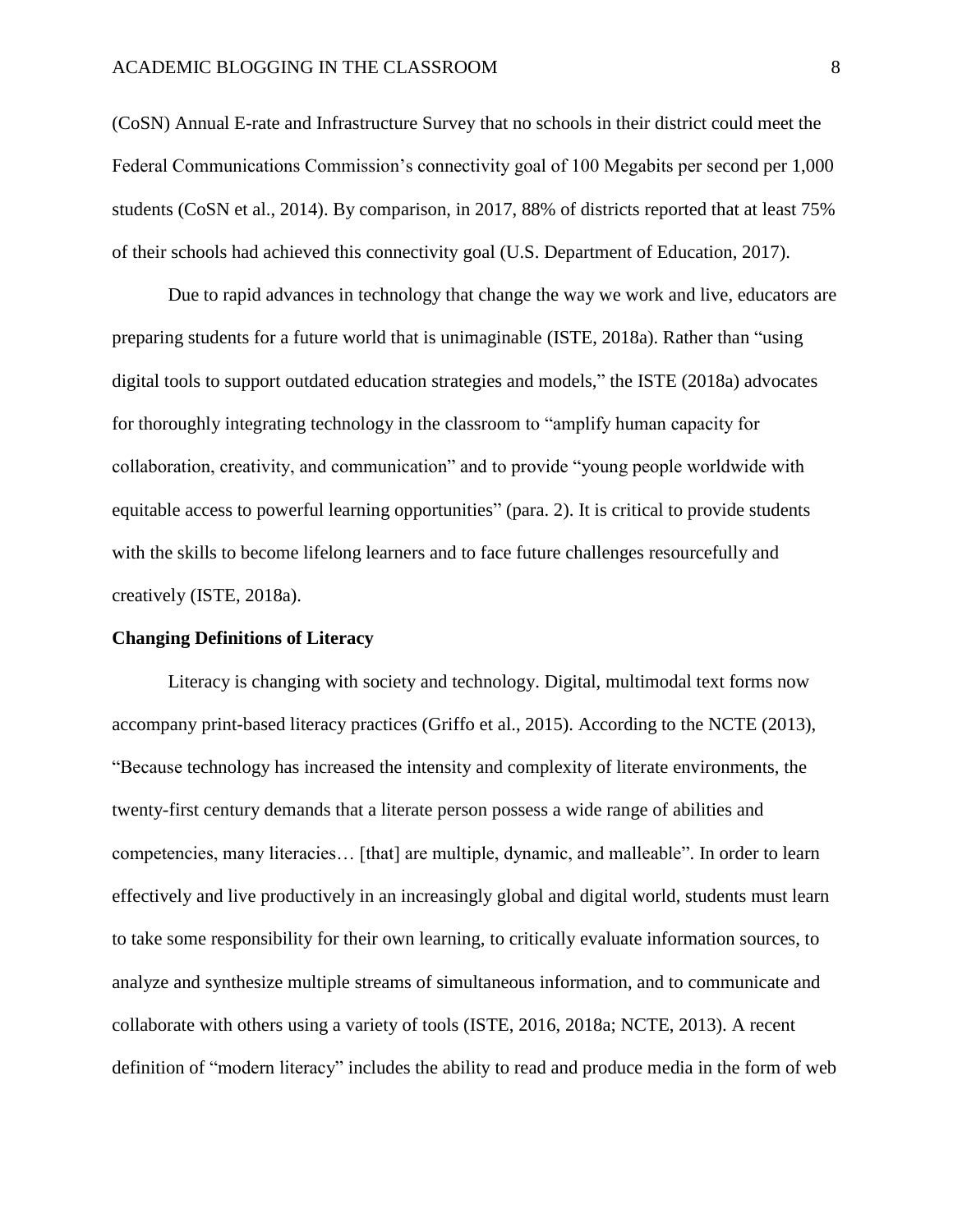pages, blogs, social networking sites, or multimedia presentations (Roe & Smith, 2015). Schools need to prepare students for the new literacies that come with the continuously emerging set of new technologies by integrating them into the curriculum (Zawilinski, 2009).

#### **Integrating Technology into Literacy Instruction**

Technology can be integrated into literacy instruction to increase work on technological and literary skills while providing students with opportunities for higher-order thinking. McKenna et al. (2011) advocate for a seamless placement of computers into the mainstream of classroom literacy activities because computer skills are easily transferable to literacy skills. They propose a system where students critically discuss the computer applications they use, similar to critically analyzing conventional print materials. This model of technological integration allows students to work on higher-order thinking skills, technological literacy, and conventional literacy simultaneously. Mckenna et al. (2011) also support the inclusion of word processing throughout the writing process to emphasize the idea that writing, especially electronic writing, is never a final product and is always subject to improvement. Roe and Smith (2012) identified several specific language arts skills that can be practiced through the use of technological applications in classrooms; these language arts skills include listening, speaking, reading, writing, viewing, and visually representing.

Studies have shown that using technology also increases students' motivation to complete academic tasks (Kamil, Mosenthal, Pearson, & Barr, 2000; Mckenna et al., 2011; Roe & Smith, 2015). In a study conducted by Scott, Kahlich, & Barker (1994), elementary and middle school students identified as "at-risk" participated in a literacy club that included the use of computers to complete literacy activities. The results indicated that computer use in academics leads to increased motivation, especially when students are given the opportunity to customize their work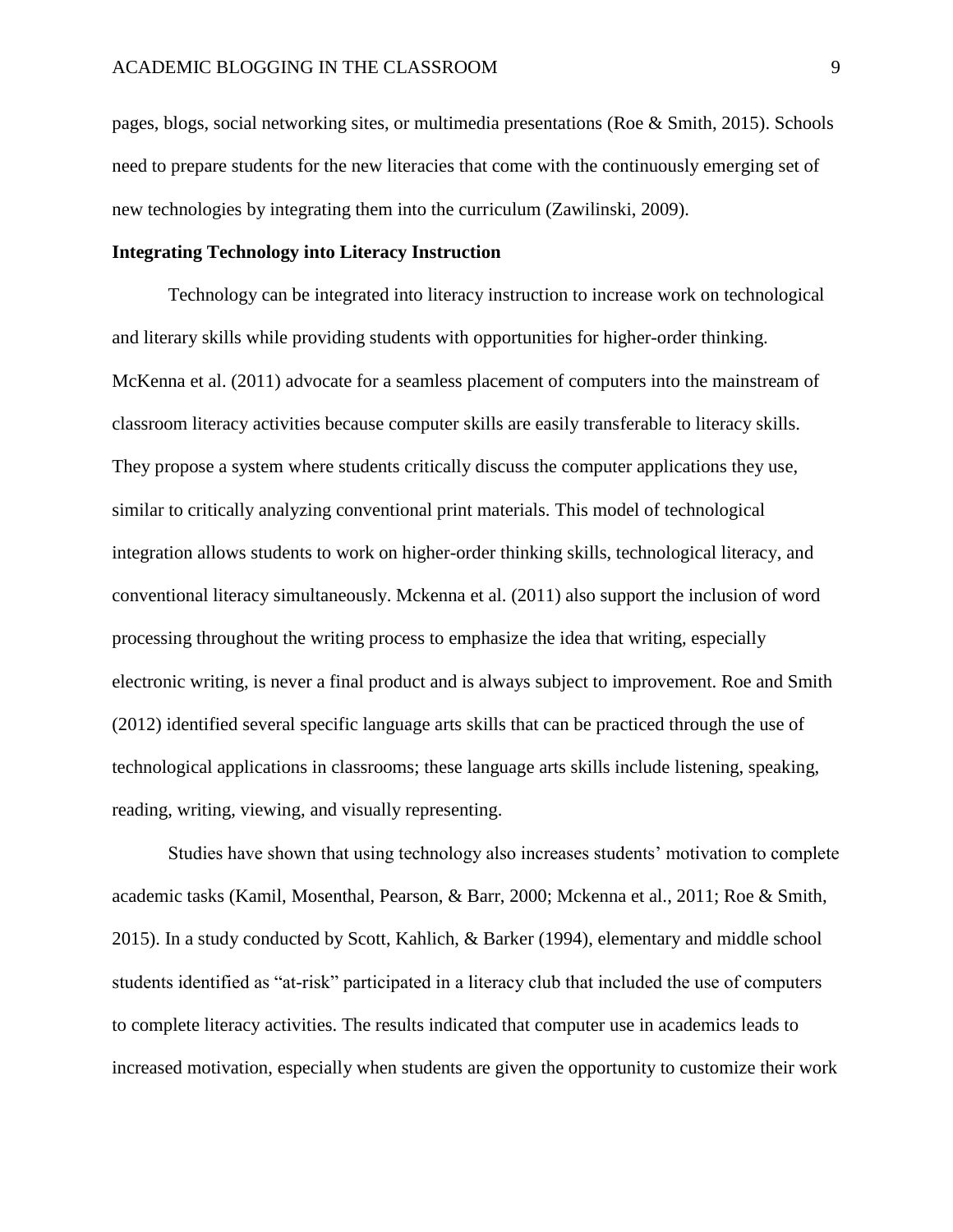and increase their control over a task. For example, students could be motivated by their ability to select their own e-book or text size, or by their ability to customize their font size and color when typing. Roe and Smith (2015) provide several methods of using technology to effectively enhance students' motivation and higher-order thinking skills, such as developing podcasts, blogging, or composing emails to discuss a book. These are examples of authentic literacy activities that would allow students to simultaneously build traditional and technological literacy skills.

#### **The Use of Blogging in Classrooms**

Zawilinski (2009) defines a blog as "an easily editable webpage with posts or entries organized in reverse chronological order" (p. 650). Classroom blogging prepares students for the new literacies of the Internet while integrating writing to support reading (Zawilinski, 2009). Classroom blogging aligns with the ISTE's set of standards for educators. For example, one of ISTE's (2018b) standards states, "Design authentic learning activities that align with content area standards and use digital tools and resources to maximize active, deep learning" (Indicator 5b). Zawilinski (2009) points out that blogging also aligns with several common literacy standards, such as gathering and evaluating data from a variety of sources, reading a wide range of print and non-print texts, and employing a wide range of writing strategies to communicate with different audiences for different purposes. Kreul states that perhaps the greatest advantage to academic blogging is the authentic audience for student writing, since their written work can be viewed by others online (as cited in Zawilinski, 2009).

While integrating reading comprehension and writing skills, blogging also emphasizes higher-order thinking skills like analysis, synthesis, and evaluation (Zawilinski, 2009). According to Roe and Smith (2015), teacher prompts on students' blogs can lead to an increase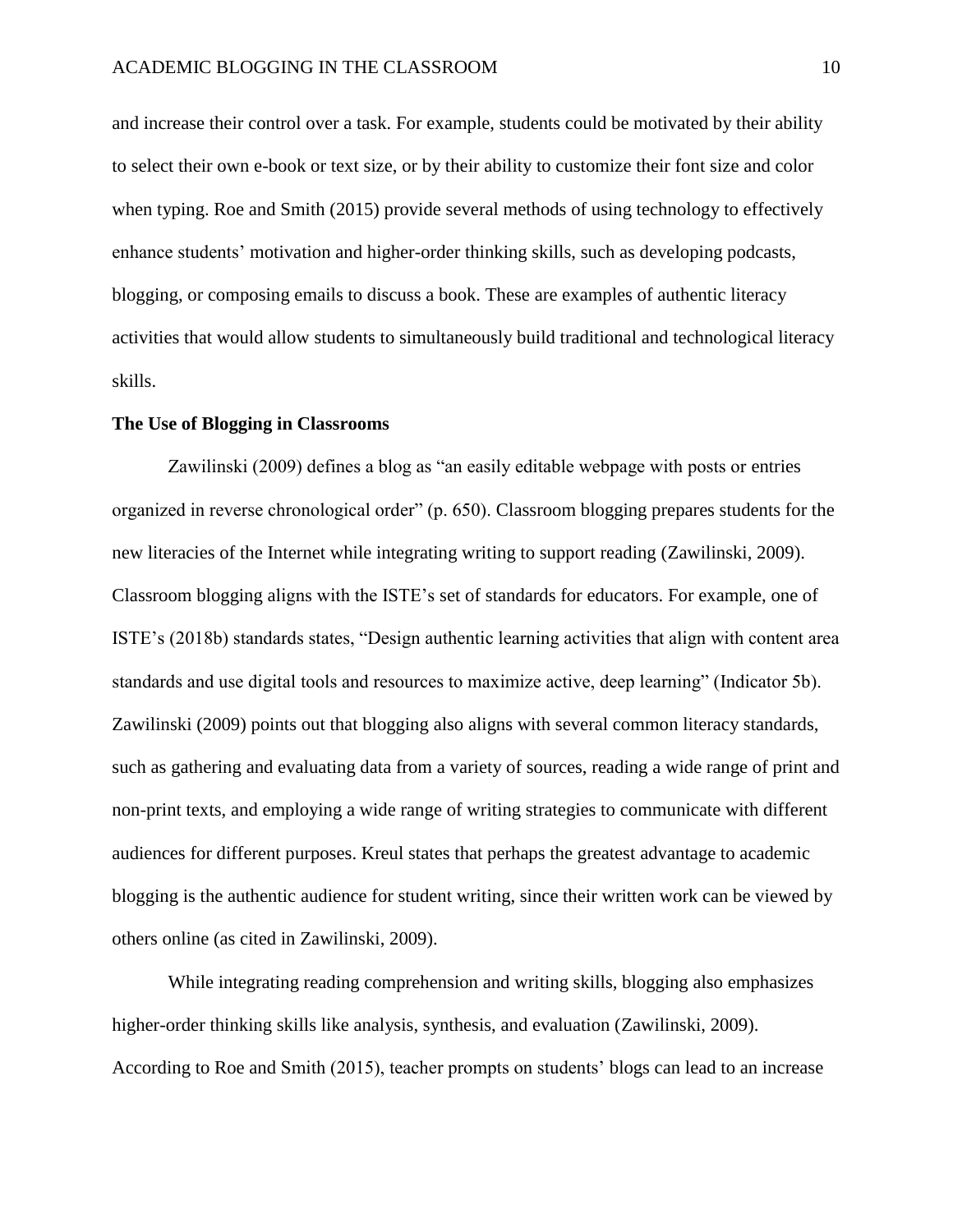in background knowledge, critical thinking, and evaluation and synthesis of information, which are all supportive of students' higher-order thinking. Blogs require students to question texts' content, think critically about the information presented, and consider multiple perspectives to decide which position they will take (Roe & Smith, 2015). In summary, blogs offer students opportunities for higher-order thinking, critical thinking, taking multiple perspectives, and problem-solving, all within the context of writing for an authentic audience.

#### **Summary**

A traditional definition of literacy is the ability to use reading to gain access to knowledge, synthesize information, and evaluate arguments (Murnane et al., 2012). As rapidly advancing technology changes the workforce, more advanced literacy skills are in demand, and these higher literacy expectations are reflected in state standards. One way to support students in meeting these higher expectations is through science-literacy integration, which has been shown to have both strong literacy and science content-area benefits. Technology is on the rise in schools across America, with more school districts prioritizing the use of technology and the Internet for educational purposes. Due to this increase in technology use, definitions of literacy are changing to include multimodal text forms and a wide range of competencies (Griffo et al., 2015; NCTE, 2013). One such definition of "modern literacy" is the ability to read and produce media in the form of blogs, social networking sites, or multimedia presentations (Roe & Smith, 2015). Schools can prepare students for these new literacies by integrating technology into literacy instruction, which can simultaneously increase technological, literacy, and higher-order thinking skills. One such way to achieve technology-literacy integration is through academic blogging, which allows students to authentically practice higher-order thinking, critical thinking, reading comprehension, writing, and technological skills.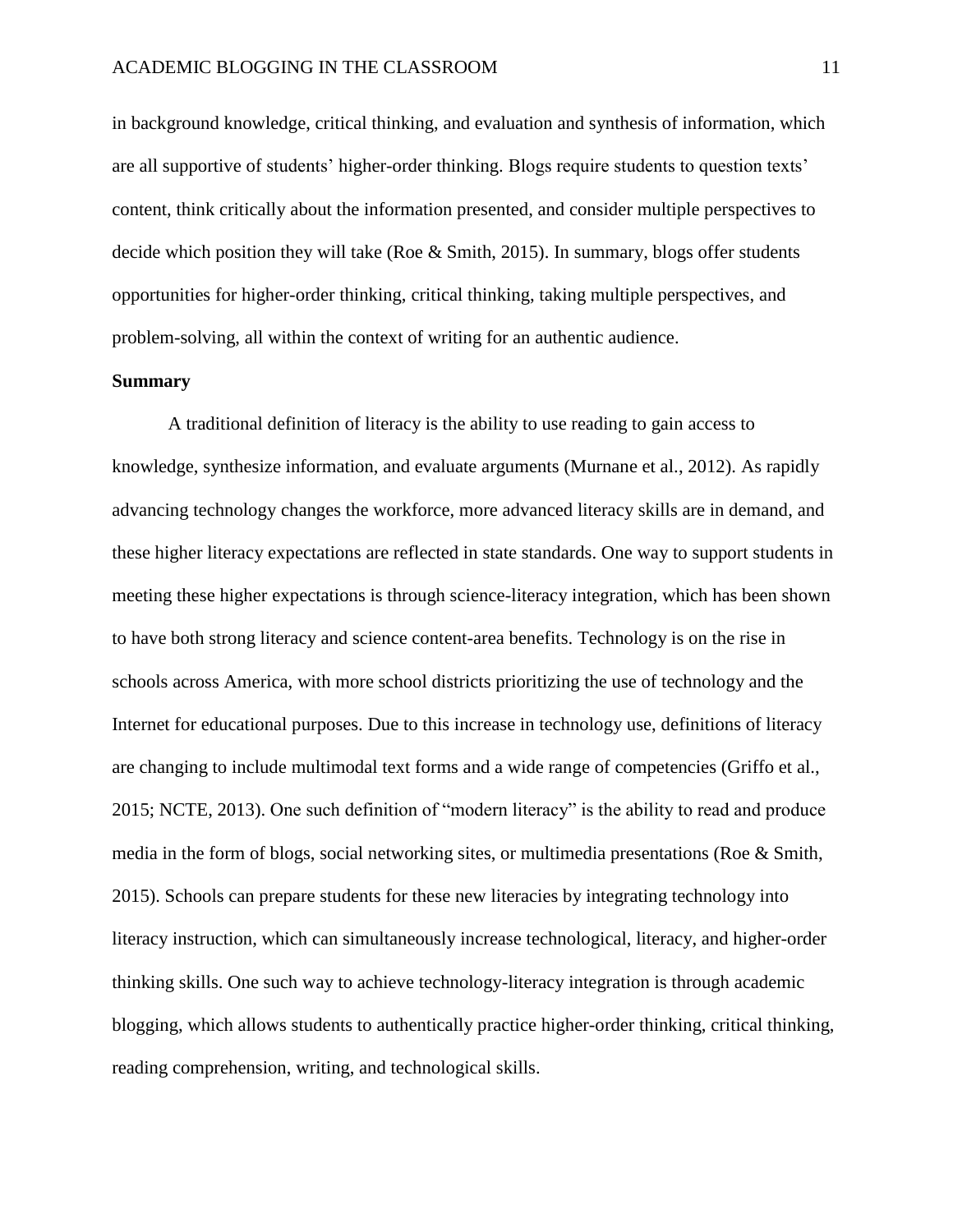#### **Methods**

The purpose of this study was to examine fifth graders' interactions with text, fifth graders' perceptions of academic blogging, and science content integration in literacy instruction. For this study, fifth-grade students participated in shared reading lessons, science minilessons, and blogging sessions over the course of seven weeks. This section presents the methods used to investigate the research questions. It includes information describing the participants, the setting of the project, materials used during the study, methods used for data collection, the data analyses that were conducted, and the specific procedures used throughout the study.

#### **Participants**

The participants in this study were 19 fifth-grade students. There were 11 female and 8 male students. Further information about the participants is displayed in Figure 1.

| Student<br>Number | Gender      | Languages Spoken at<br>Home | Push-in/pull-out instruction                                                                   |
|-------------------|-------------|-----------------------------|------------------------------------------------------------------------------------------------|
| 1                 | $\mathbf F$ | English                     |                                                                                                |
| $\overline{2}$    | M           | English, Spanish            |                                                                                                |
| 3                 | F           | English                     |                                                                                                |
| $\overline{4}$    | F           | English                     |                                                                                                |
| 5                 | M           | English                     |                                                                                                |
| 6                 | F           | English                     | pull-out reading instruction                                                                   |
| 7                 | F           | English                     |                                                                                                |
| 8                 | F           | English                     |                                                                                                |
| 9                 | $\mathbf F$ | Spanish                     | push-in instruction with English as a Second<br>Language teacher, pull-out reading instruction |
| 10                | M           | English                     |                                                                                                |
| 11                | M           | English                     |                                                                                                |
| 12                | F           | English                     |                                                                                                |
| 13                | M           | English                     |                                                                                                |
| 14                | M           | English                     | pull-out math instruction                                                                      |
| 15                | F           | English                     |                                                                                                |
| 16                | M           | English                     |                                                                                                |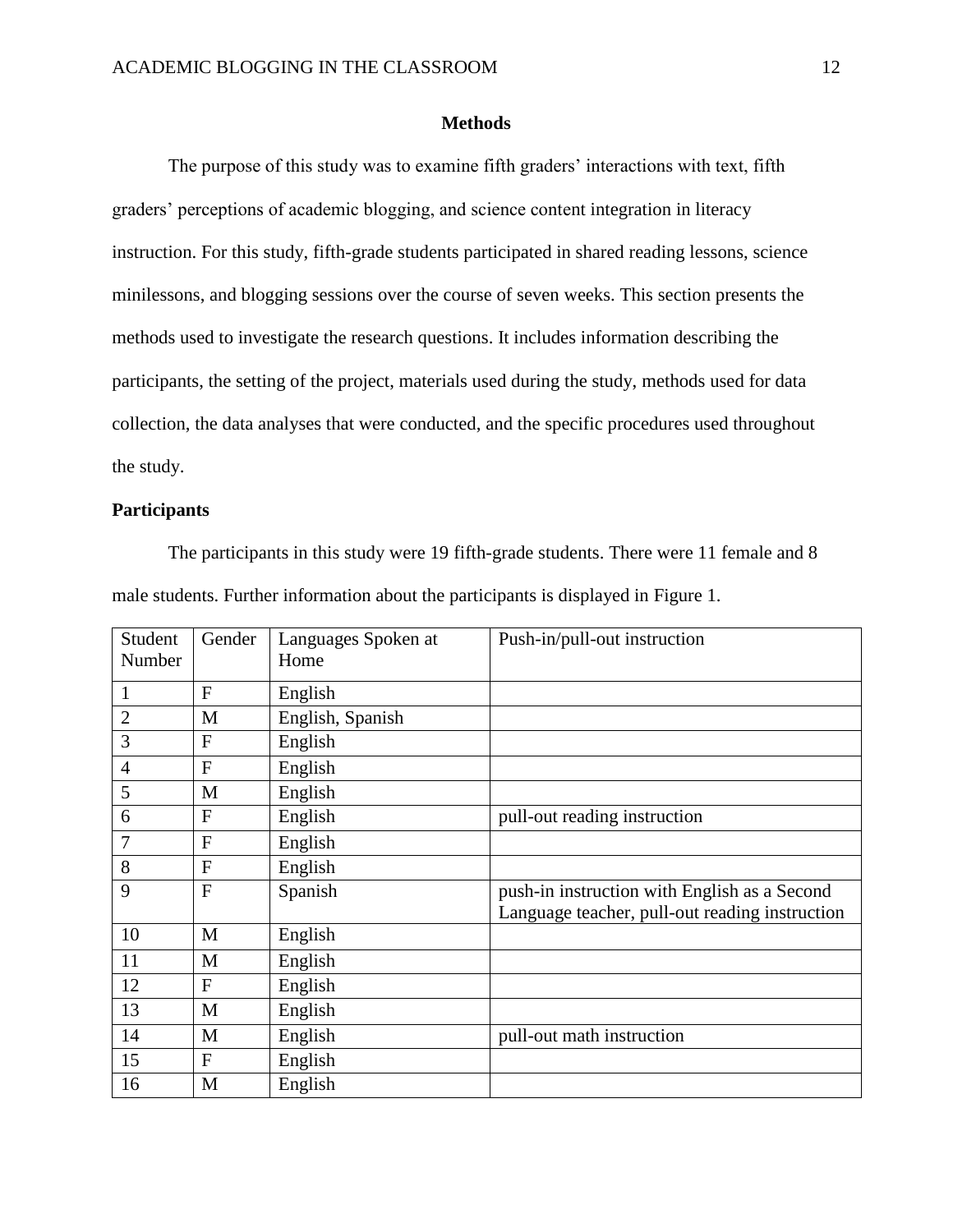| . .<br>. . | M | English |  |
|------------|---|---------|--|
| 1 O<br>10  |   | English |  |
| 10<br>ᆚ    |   | English |  |

*Figure 1.* Contextual factors chart of participants in the study.

#### **Setting**

The study took place at a suburban public elementary school in the southeastern United States. The school district has a choice program, meaning that rather than assigning students to schools based on location, parents submit applications for their students to attend the school that best fits their needs. This particular school is a Center for Accelerated Studies, so all educators in the school are endorsed to teach Gifted and Talented students. Approximately 62% of the school's students receive free or reduced lunch. This school provides one-to-one technology for their students, meaning that each student has access to a laptop in the classroom.

#### **Materials**

The book selected for this project was J.C. George's (1992) *The Missing Gator of Gumbo*  Limbo because the content aligned with 5<sup>th</sup> grade state science standards. Each student was provided a copy of this book to use throughout the project. The students blogged using Microsoft's OneNote program installed on the laptops provided to them by the school. The classroom's Promethean board was used to project pictures, prompts, and information. Project ideas were adapted from a variety of resources including a Teachers Pay Teachers resource created by Candy Coated Scientist (n.d.) called *Literature Study on The Missing 'Gator of Gumbo Limbo: Ecology, Environment, ELA*.

#### **Data Collection**

On the first day of the study, a four question pencil-and-paper pre-assessment of science content knowledge was administered (see Appendix A). The assessment was designed based on topics aligned with content in *The Missing Gator of Gumbo Limbo* and 5<sup>th</sup> grade state science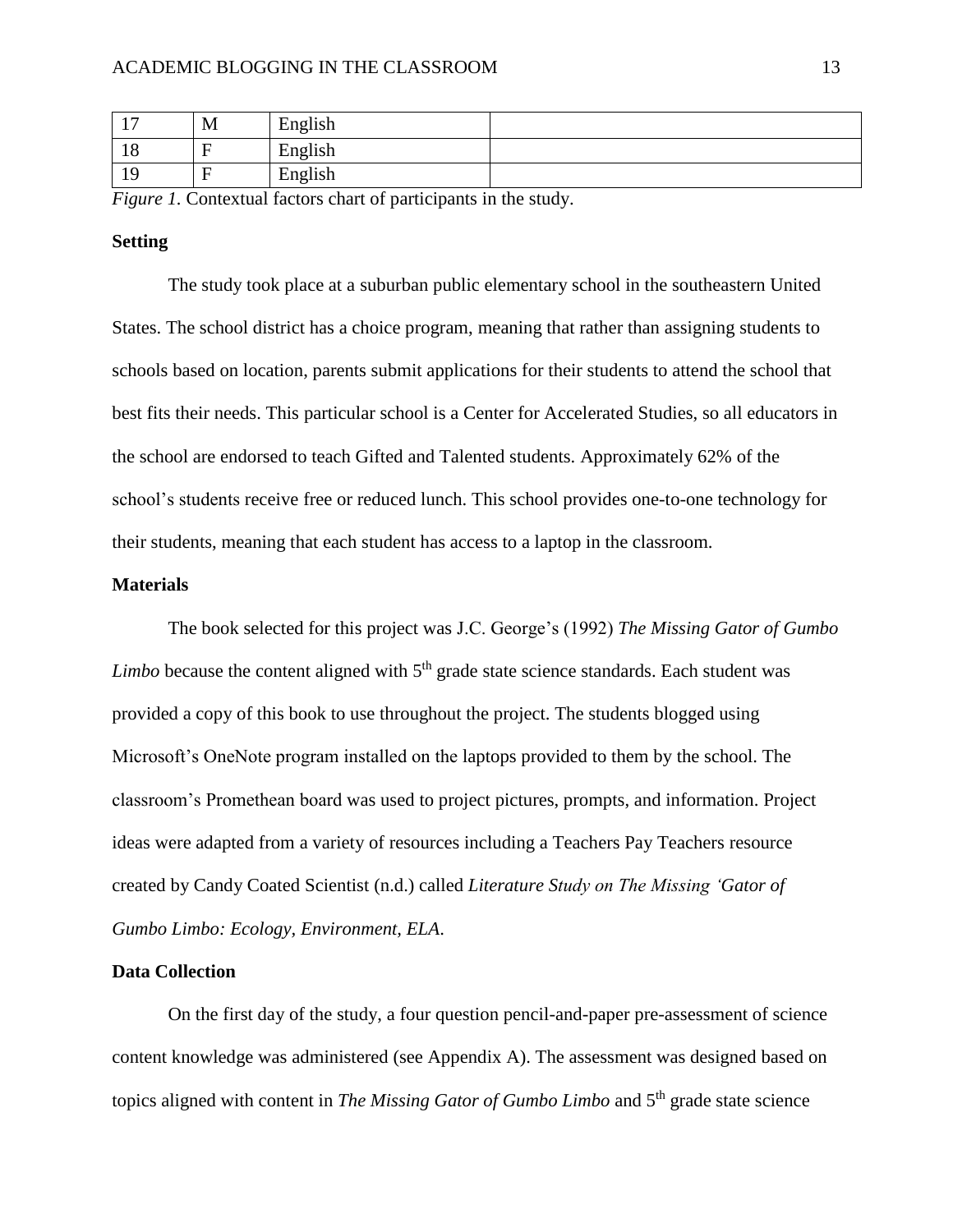standards. These topics included biotic factors, food chains, pollution, and niches. At the end of the study, the aforementioned pre-assessment was re-administered as a post-assessment as a measure of science content knowledge growth.

The students' blogs were an important source of data. Students who were present for the entirety of the project blogged a total of 8 times (excluding the introductory blog), responding to the discussion prompts posted in OneNote. The blog prompts encouraged higher-order thinking, and were related to literary and/or scientific concepts. Blogging required students to make textto-self and text-to-world connections, evaluate the fairness of textual events, use vocabulary words in context, present and support arguments, make predictions, and evaluate their own predictions.

In addition, at the end of the study, each student was individually interviewed using a nine-item questionnaire designed to glean information about their perceptions of blogging and technology integration (see Appendix B). Students were asked about their prior knowledge and/or experience with blogging, their enjoyment of blogging, their enjoyment of the book, what was easy and difficult about blogging, their thoughts on using technology to respond to the reading, what they learned from the experience, and what they would change about the project.

#### **Data Analysis**

The science content pre- and post-assessments were analyzed using Microsoft Excel. On each of these assessments, students received one point for each question they answered correctly. Excel was used to chart the questions each student answered correctly and incorrectly as well as each student's total number of points for each assessment. The difference between each student's pre-assessment score and post-assessment score was calculated. The number of students was recorded whose score displayed no change, whose score increased by 0.5 points, whose score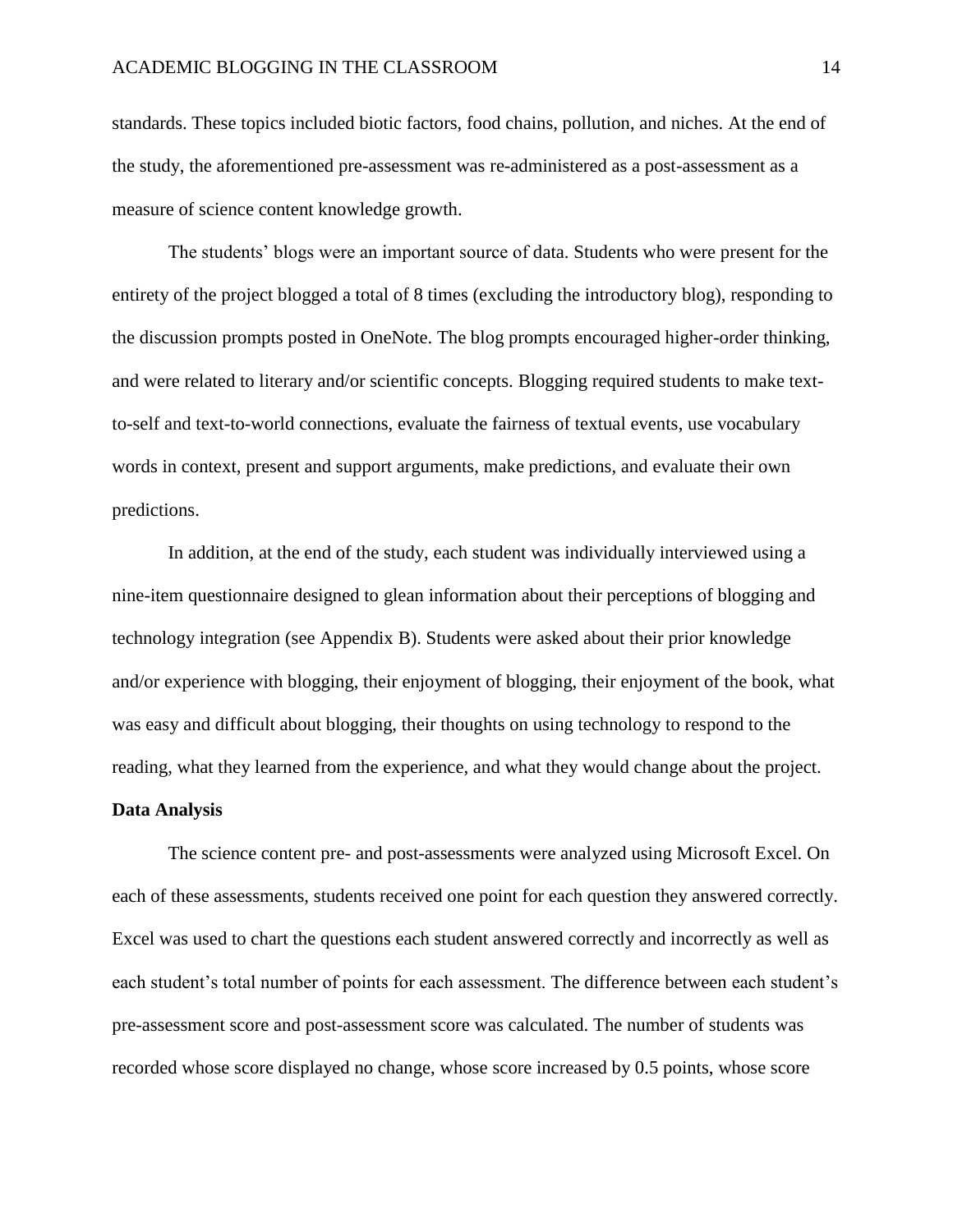increased by 1 point, etc. The total number of points the whole class received per question was then calculated in order to make visible overall gaps in knowledge. To get a better understanding of students' thinking, common mistakes made by the students were noted (e.g., drawing the food chain backwards).

After each session of this project, the researcher recorded notes (i.e., the researcher's questions, students' questions and responses, goals for the next session, relevant student behaviors, pacing of session). Further, students' blogs were read, and tally charts were created from their responses and used to categorize student responses. For example, the researcher recorded the number of misconceptions about content, predictions that were un-prompted, personal connections to the text, and personal reflections on the story. This analysis created a useful record of each session. It helped the researcher identify trends in student responses and plan for future sessions.

To analyze the results of end-of-project questionnaires, the aforementioned tally chart method was used. For each question, different answers the students gave were listed and the number of students that gave similar responses was counted. The tally charts were then used to write a summary of student responses to each question, which showed how the majority of the class responded.

#### **Procedures**

This study consisted of 14 sessions over the span of 7 weeks. One to three sessions were conducted per week, depending on the classroom schedule. Each session lasted between 30-60 minutes. Prior to conducting this study, a OneNote Notebook was created using a new email address and Microsoft account that all the students would use to access OneNote. Within OneNote, a Notebook called "The Missing Gator of Gumbo Limbo Discussion" was created, and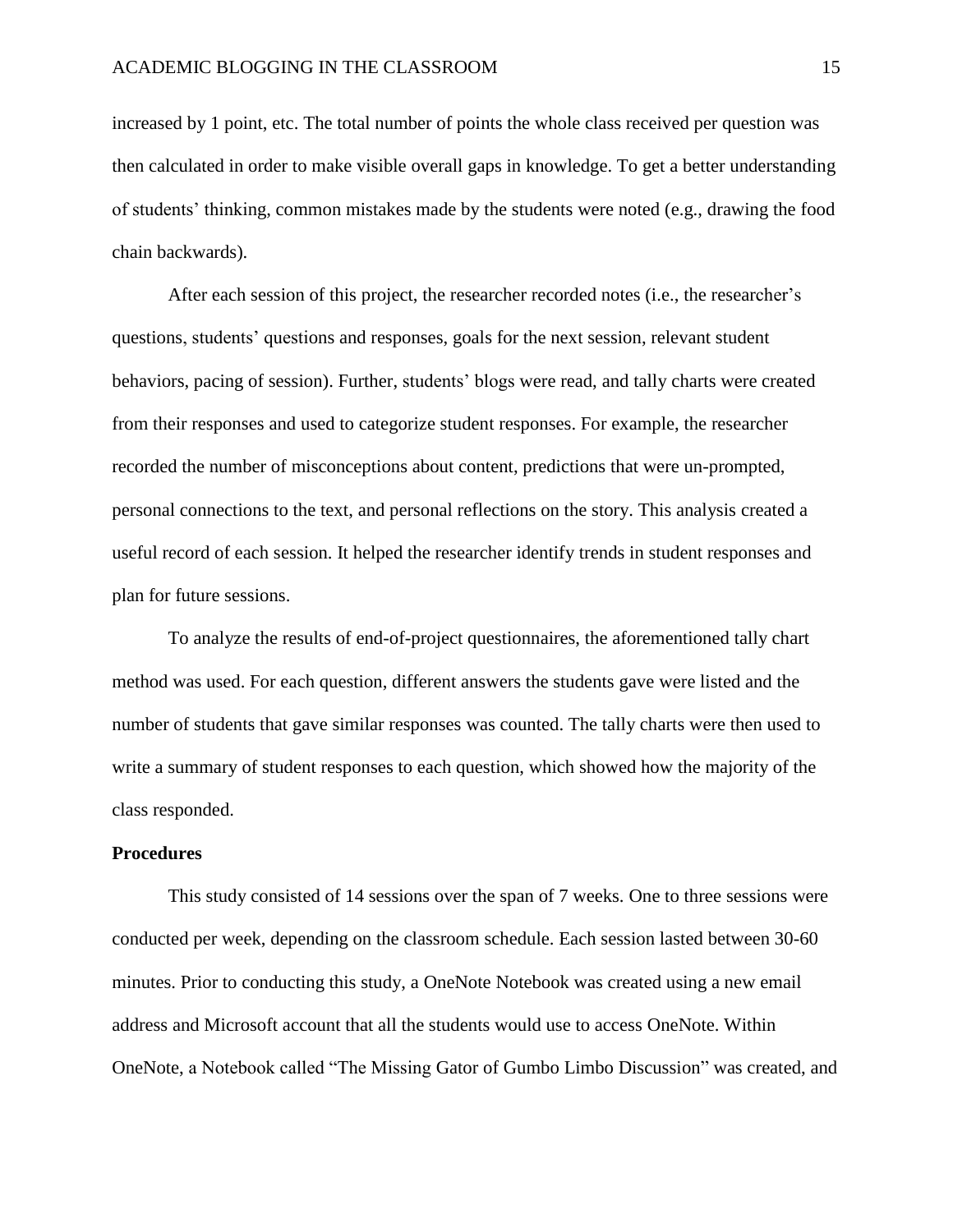then 20 sections were created within the Notebook titled using the researcher's and each of the students' names. Each student's section was protected with a student-specific password.

The first session of the study was used to collect pre-assessment data, build classroom community, introduce blogging, and provide the procedures for the project. After brief verbal introductions, a science pre-assessment was administered. Then the students logged into OneNote on their laptops using the class account information. Each student received their individual section password. The students were instructed to access the researcher's sample introduction blog post and to write their own response to the introductory prompt in their own section of OneNote. The session concluded with the introduction and distribution of J.C. George's (1992) *The Missing 'Gator of Gumbo Limbo*.

The subsequent sessions followed a predictable format. Prior to each shared reading session, the students discussed what they remembered from previous sections of the book and reviewed vocabulary words and scientific concepts students had learned in previous chapters. The researcher would then read the next section of the text aloud as students followed along in their individual copy of the book.

During the shared reading, the classroom's Promethean board was used to display photographs of important organisms (i.e. armadillos, hydrilla) and landforms (ie. solution pits, mangrove swamps) featured in the book that may have been unfamiliar to students. When these words were encountered while reading, students viewed the photograph and were provided relevant background knowledge. The researcher paused at predetermined points in each chapter to ask the students questions about Tier II words, characters' feelings and reasoning, and students' predictions, feelings, and thoughts about the book. After the shared reading, the students shared their predictions, summarized the reading in their own words, and discussed the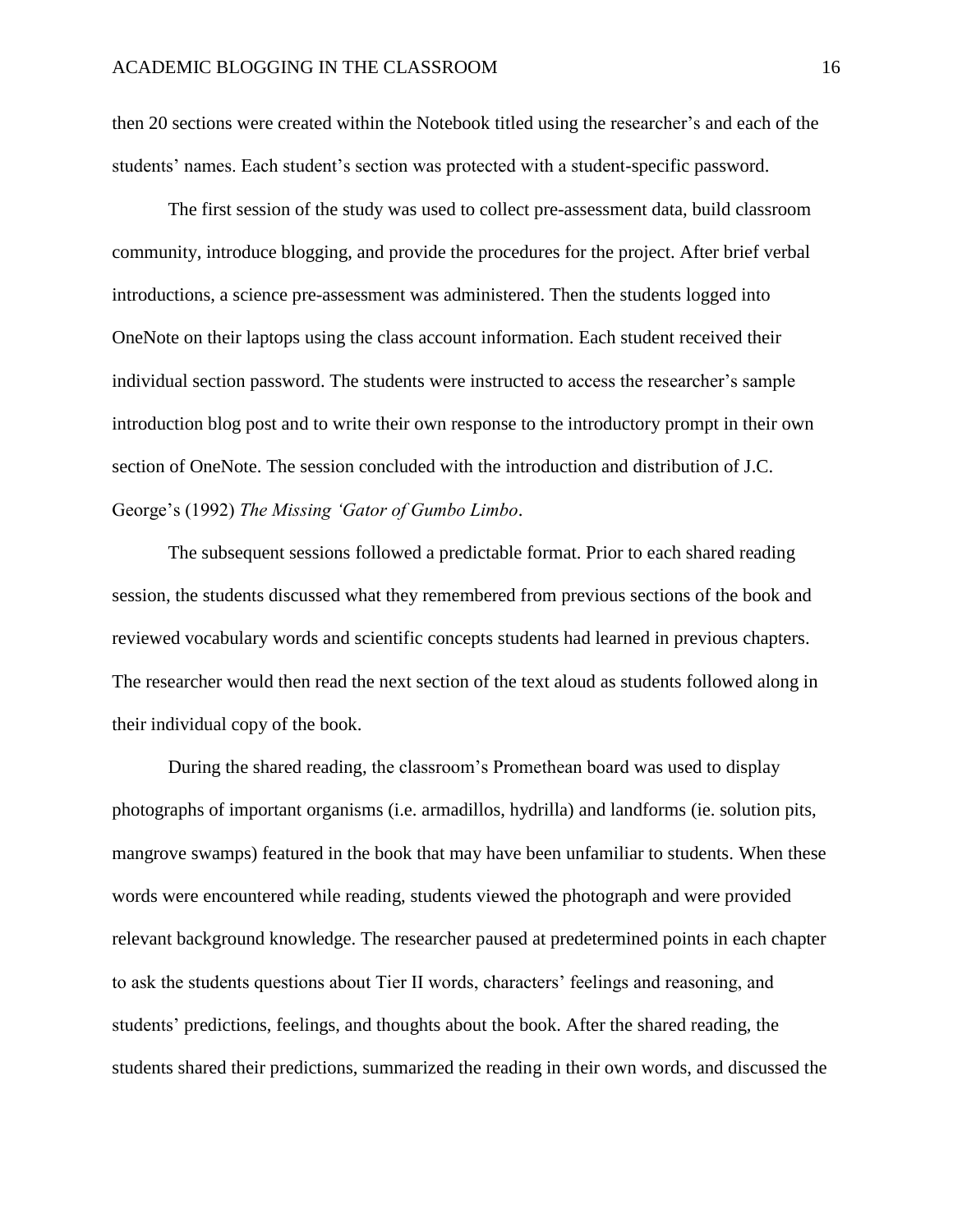blog prompt in a whole-class setting. Next, the researcher either led a minilesson or instructed students to create a blog post using the discussion prompt.

After the end-of-chapter class discussion, the students logged into OneNote on their laptops. A new page containing the blog prompt had been created for each student. The blog prompt was read aloud and often displayed on the Promethean board. Students then typed their responses to the blog prompt. For example, one prompt was, "Are humans good or bad for the ecosystem? In what ways do humans affect the ecosystem? What are some ways YOU can improve the environment where you live?" When each student finished their blog, the researcher would provide immediate feedback on whether they responded to all parts of the prompt and explained their thinking clearly. While the researcher wanted students to respond to the specific prompt, she also encouraged students to write off-prompt about predictions, reflections, and personal connections they could make to the text.

The minilessons and activities were intended to improve students' comprehension of the text and to increase students' knowledge of the scientific concepts mentioned in the book. One of the activities designed to improve comprehension involved students drawing a picture of the book's setting, since the Everglades setting was unfamiliar to many students. During one of the minilessons on scientific concepts, students used yarn to collaboratively create a "Web of Life" (American Museum of Natural History, n.d.) that simulated the effect of pollution on organisms in an ecosystem and prompted a discussion on food chains and pollution.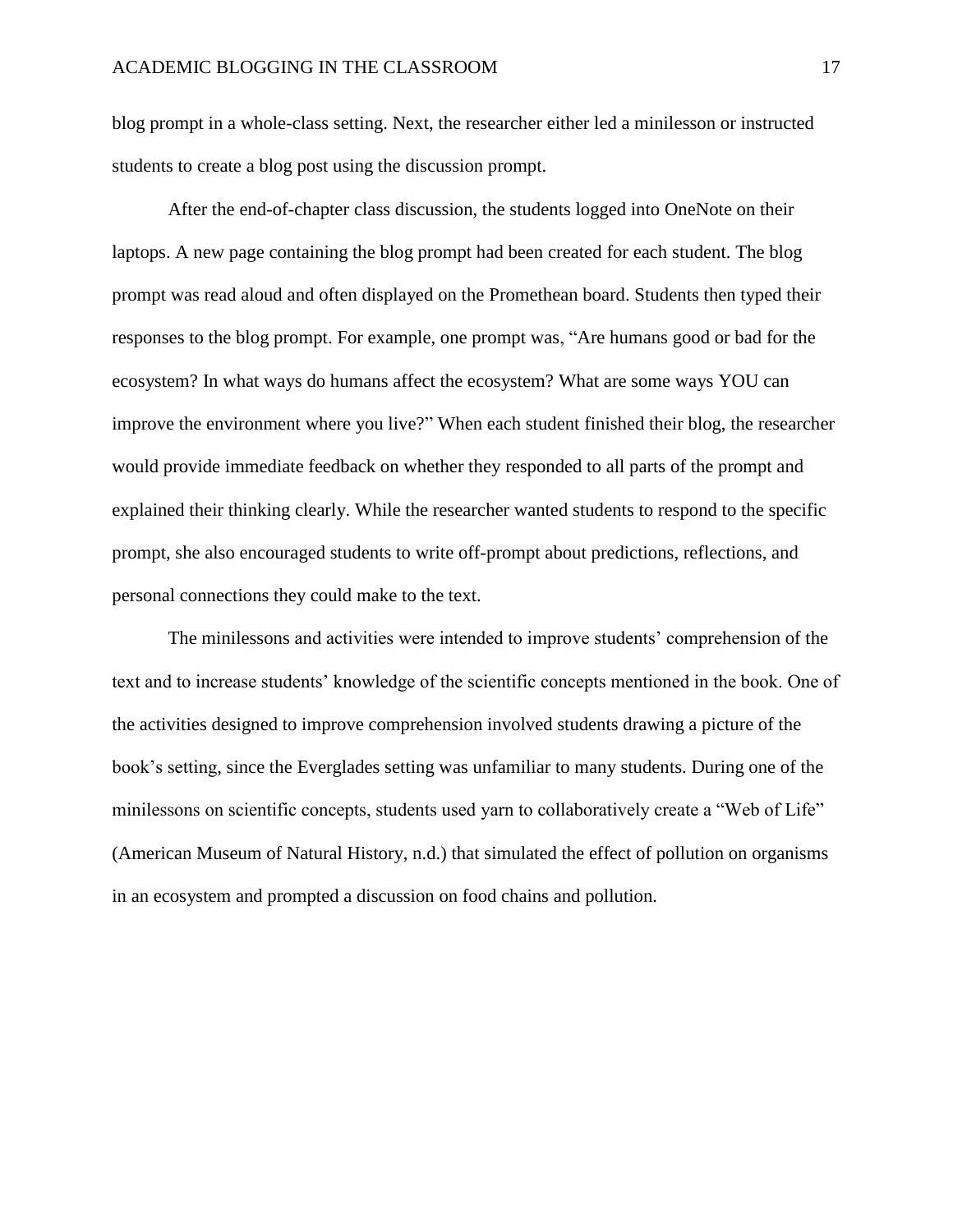#### **Results**

The purpose of this study was to examine fifth graders' interactions with text, science content integration in literacy instruction, and fifth graders' perceptions of academic blogging. This section will present the results for each set of research questions through an examination of the students' blogs, the science pre- and post-assessments, and the end-of-project questionnaires.

## **Student Blogs**

In the blogs, students responded to the text in six main ways: predicting, inferring, evaluating, making text-to-world connections, making text-to-self connections, and questioning. These responses all demonstrated higher-order thinking skills. Some of these responses were influenced by the blog prompt (and were therefore prompted) (see Figure 2), and some responses were uninfluenced by the blog prompt (and therefore unprompted) (See Figure 3).

There were 140 total prompted responses. Fifty-seven of these (40.7%) were predictions, 4 (0.03%) were inferences, 19 (13.5%) were evaluations, 30 (21.4%) were text-to-world connections, and 30 (21.4%) were text-to-self connections. No student asked a prompted question. This data shows that the most common response successfully encouraged by the blog prompts was predictions. This data is, of course, strictly limited by the questions asked in the blog prompts.

There were 135 total unprompted responses to the text. Of these unprompted responses, 38 (28.1%) were predictions, 29 (21.5%) were inferences, 20 (14.8%) were evaluations, 30 (22.2%) were text-to-world connections, 9 (0.07%) were text-to-self connections, and 9 (0.07%) were questions. This shows that the most common unprompted response to *The Missing 'Gator of Gumbo Limbo* was predictions. The data in Figure 3 indicates that students' unprompted responses to the text increased over the course of the project. Students did not begin to make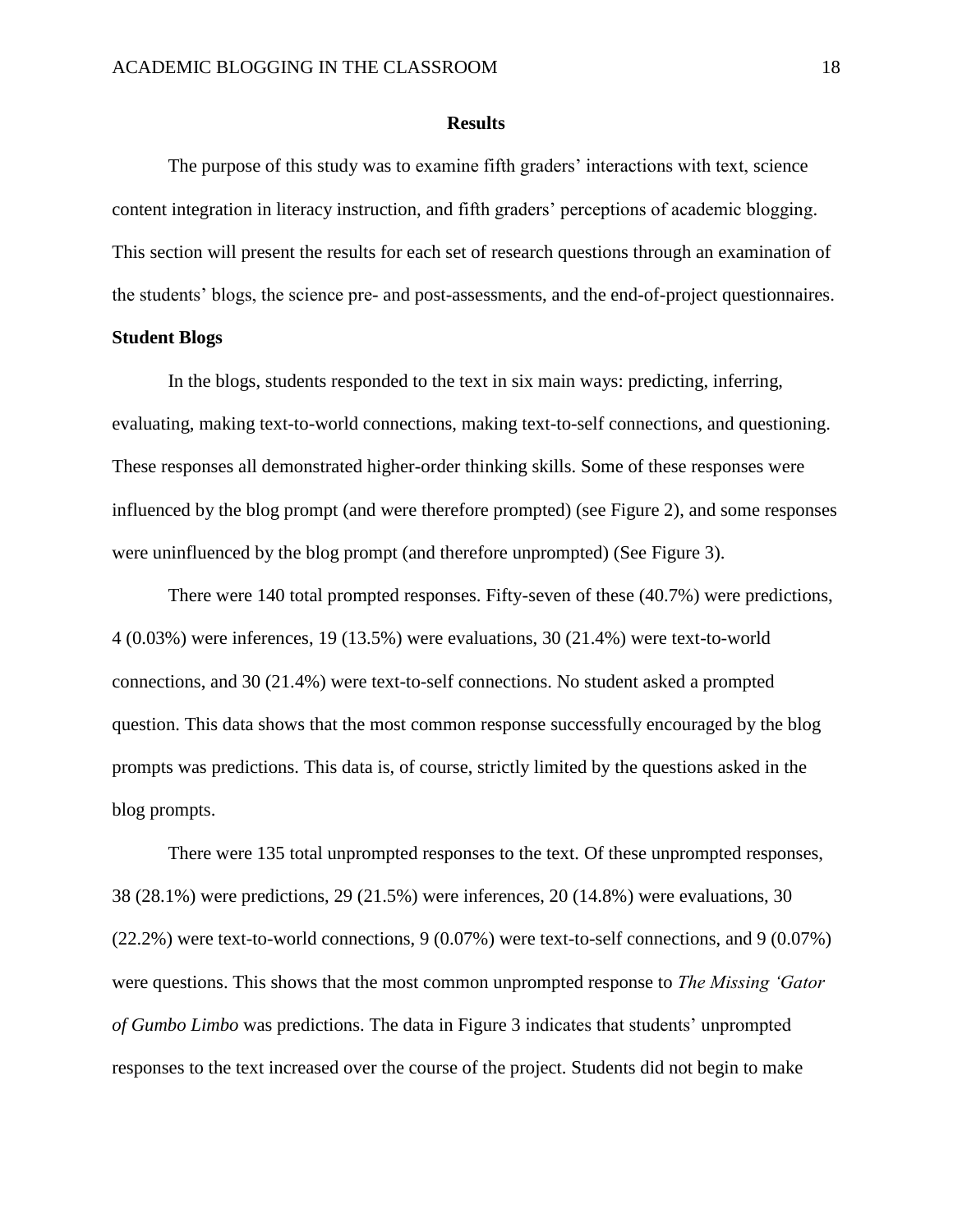unprompted predictions in their blogs until Chapter 3 (the third blogging session). After the first appearance of unprompted predictions, the number of students including a prediction in their blog increased by 366% by the end of the project. Students' text-to-world connections, questions, inferences, and evaluations followed a similar pattern, with increases of 400%, 400%, 267%, and 120%, respectively. The exception to this pattern was students' text-to-self connections. The number of students making this type of response fluctuated between 0 and 3, with a mean of 1.13 and a peak in Chapter 2. This may have been due to the topics of the class discussions, which had more to do with text-to-self connections toward the beginning of the book. Overall, the increase in other higher-order responses to the text could also largely be attributed to the class discussions. Students often discussed their predictions, text-to-world connections, inferences, and evaluations as a class prior to blogging. Blogging may have provided students with an outlet to reflect on and add to those class discussions, writing about ideas that they agreed with as they constructed ideas of their own.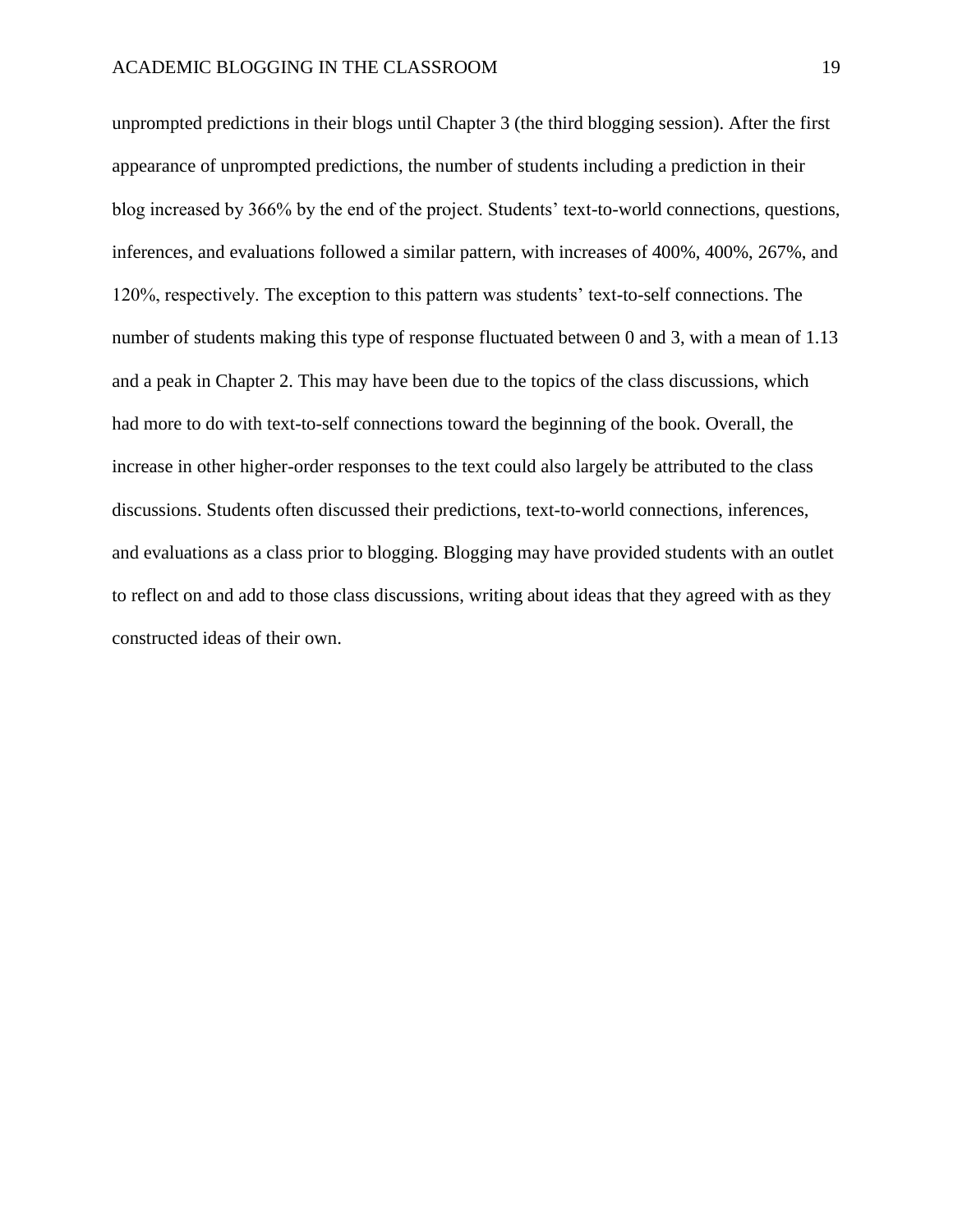

*Figure 2*. Prompted student responses to text (by type of response)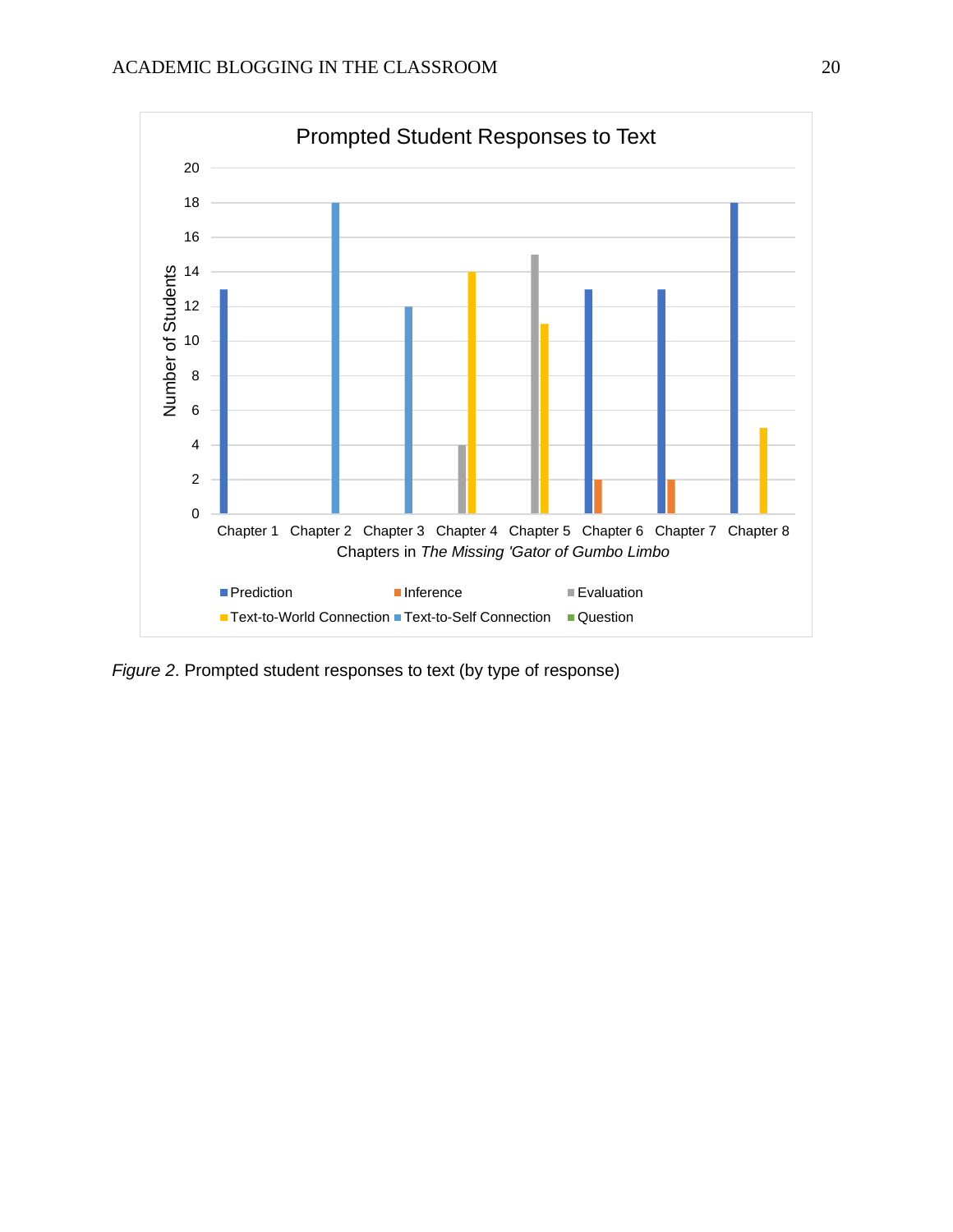

*Figure 3.* Unprompted student responses to text (by type of response).

#### **Science Pre- and Post-Assessment**

On the science pre-assessment, students answered an average of 1.25 out of 4 questions, or 31.25%, correctly. On the post-assessment, students scored an average of 3.14 out of the same 4 questions, which means they answered 78.5% of the questions correctly. Between the preassessment and post-assessment, the class's average score increased by 151.2%. Figure 4 shows the change in individual students' scores. No scores decreased; each student's score either increased or stayed the same. On average, students answered 1.39 more questions correctly on the post-assessment than on the pre-assessment. Of the 4 students whose score did not change from the pre-assessment to the post-assessment, 1 of these students scored a 4 out of 4 both times. While the other 3 of these students scored the same on both assessments, the questions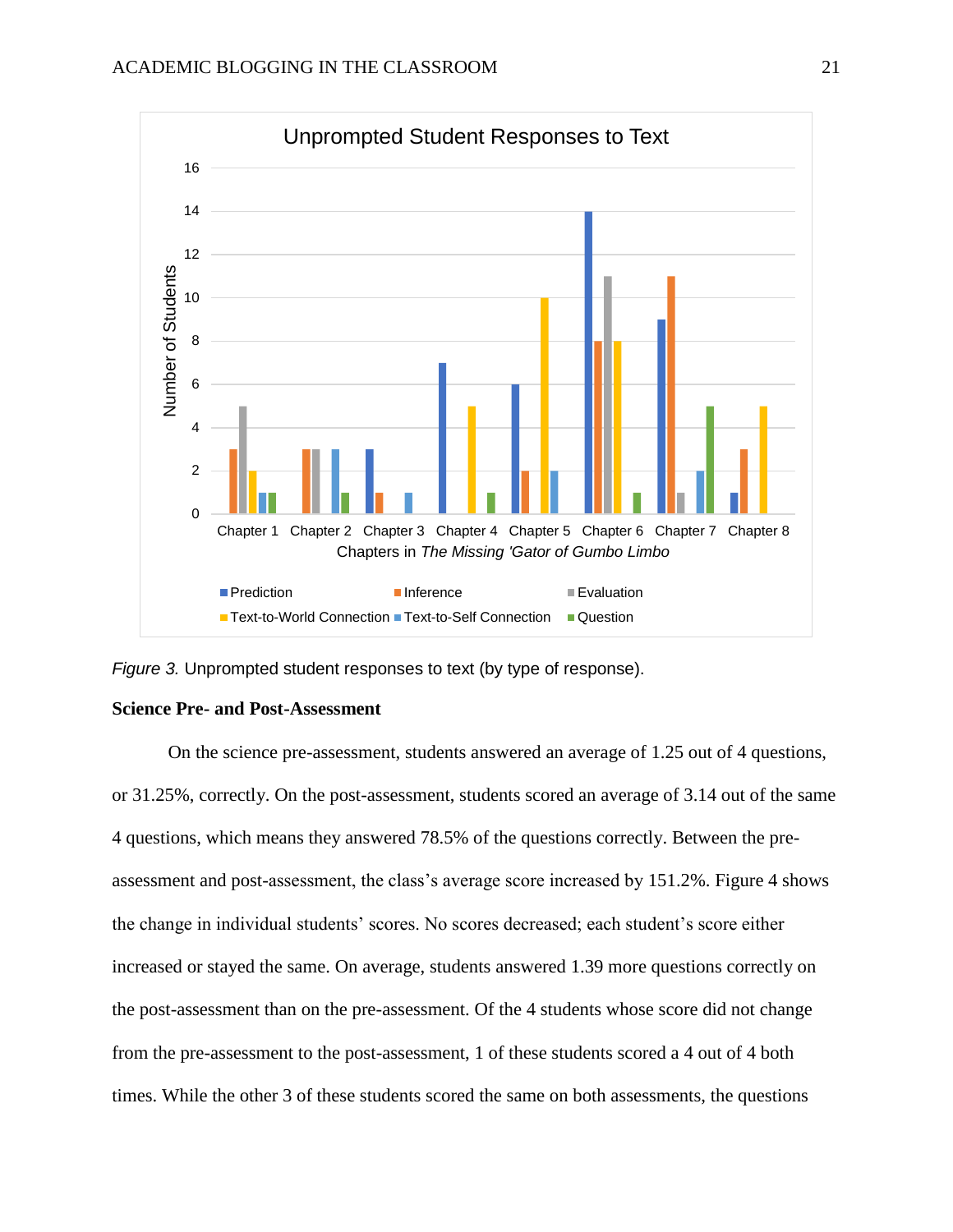they answered correctly varied. For example, Student 2 answered only the food chain question correctly on the pre-assessment, but he only answered the biotic factors question correctly on the post-assessment. (Note: One student's science post-assessment score was not used in any of the previously mentioned calculations because her pre-assessment data was not collected.)





The number of students to answer each question correctly increased or stayed the same from the pre-assessment to the post-assessment (see Figure 5). For the biotic factors question, only 3 students out of 18 answered correctly on the pre-assessment, while 16 answered correctly on the post-assessment. According to this data, students' ability to correctly answer the biotic factors question increased by 433%. The food chain question had the same amount of students, 12, answer correctly on the pre-assessment as the post-assessment, although the 12 students who answered this question correctly were different on each assessment. 9 of these students consistently answered the question correctly, but 3 of the students who had answered it correctly on the pre-assessment answered it incorrectly on the post-assessment, while 3 other students did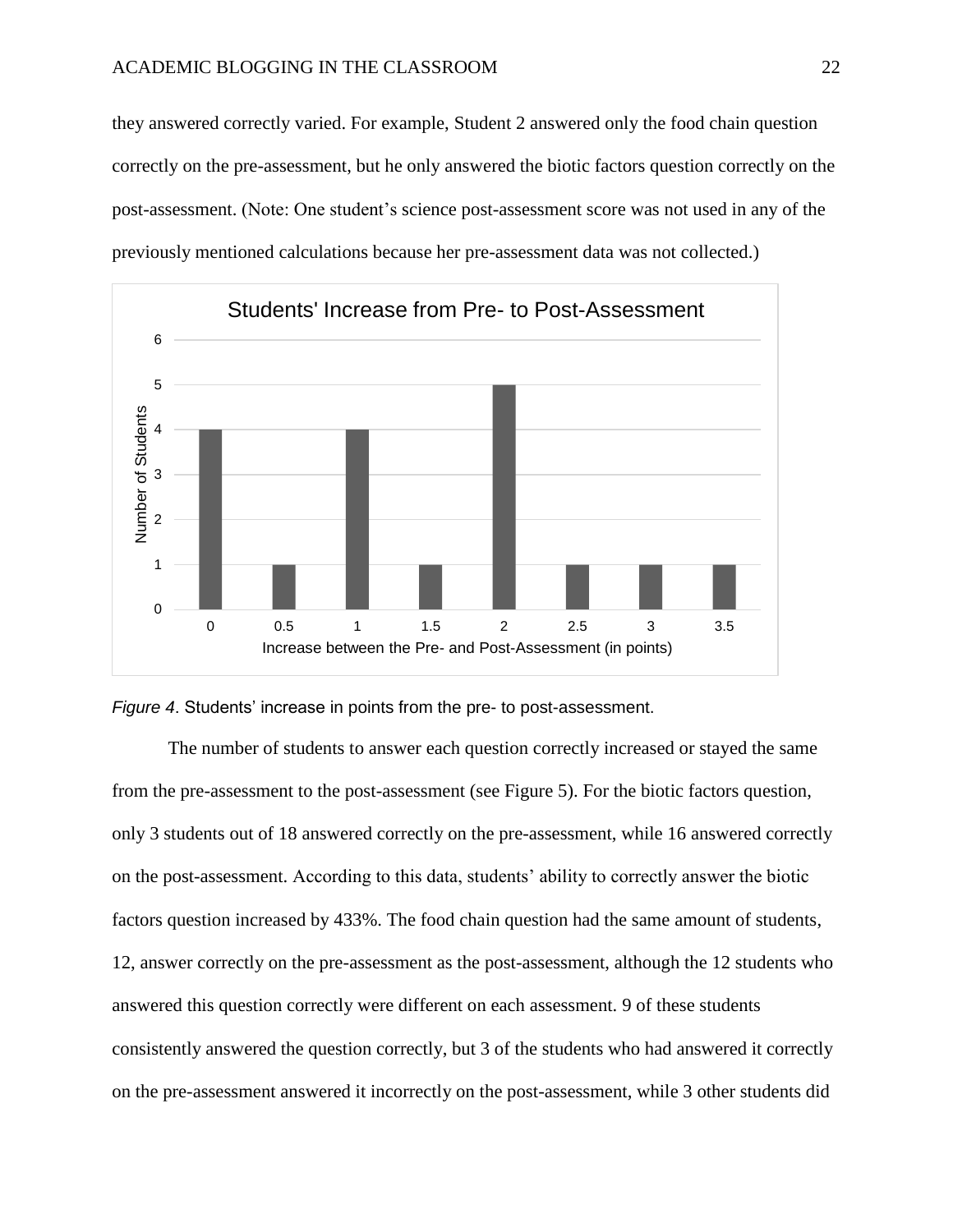the opposite. Interestingly, this was the only question where some students who answered it correctly on the pre-assessment then answered it incorrectly on the post-assessment. On the preassessment, the food chain question was the question with the most correct answers. This may be because food chains are included on third grade standards, so it was likely not the first time these students had interacted with food chains. On the pollution question, students received half credit if they correctly circled all of the organisms but then second-guessed themselves and erased some. On this question on the pre-assessment, 2.5 students answered correctly, and this number increased to 4.5 on the post-assessment. This was an increase of 80%. This question revealed possible misconceptions that pollution only affects animals or that pollution only affects aquatic organisms. The pollution question may have been poorly designed, since students are not accustomed to circling all of the options in a test question. This may account for the overall low scores on this question. On the niche question, 5 students out of 18 answered correctly on the pre-assessment, while 15 answered correctly on the post-assessment, revealing an increase of 200%. 2 of the 3 students who provided incorrect answers to this question were absent the day that the class discussed and blogged about niches. Overall, the data shows that students' ability to answer questions about biotic factors, pollution, and niches increased over the course of the project. The class's ability to answer questions about food chains generally stayed the same throughout the project, according to this data.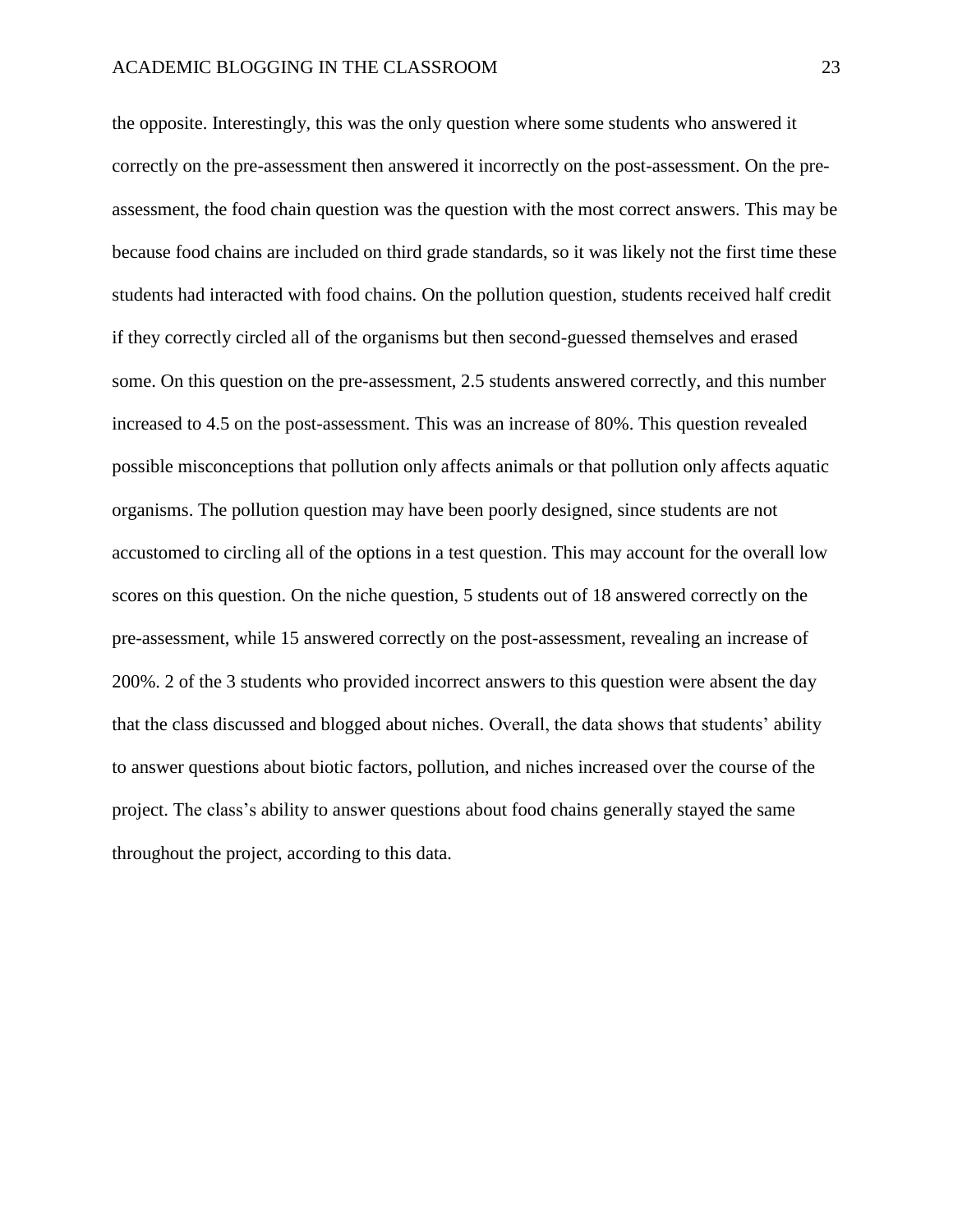

*Figure 5.* Number of students who answered each question correctly in the pre-assessment versus the post-assessment.

#### **Student Questionnaires**

The questionnaires were administered individually at the end of the project. They were designed to gather data about students' perceptions of blogging and technology integration (see Appendix B). Students were asked about their prior knowledge and/or experience with blogging, their enjoyment of blogging, what they found easy and difficult about blogging, their thoughts on using technology to respond to the reading, and what they learned from the project.

One item on the questionnaire asked students, "Before this project, how would you describe your knowledge/experience with blogging?" According to students' responses, none of the students had blogged before; 7 of the 18 students (38.88%) knew what blogging was prior to the project; 1 student (0.06%) previously had a misconception about what blogging was; 6 students (33.33%) had heard the word "blogging" before but did not know its meaning; and 4 students (22.22%) had never heard of blogging. Because only 7 students claimed to have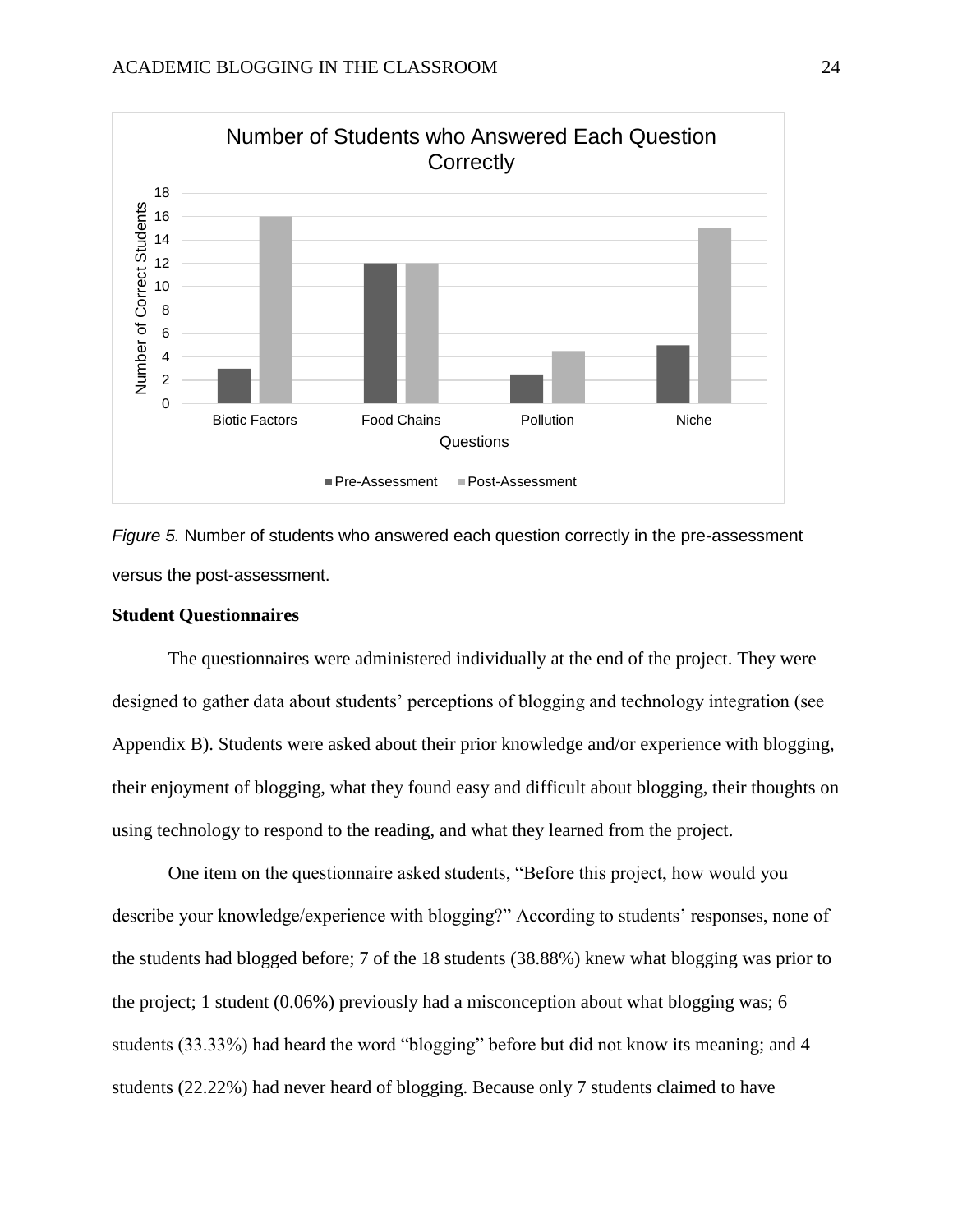knowledge of blogging prior to this project, learning how to blog provided the other 11 students with an authentic experience that they could associate with the word "blogging." Since none of the students had prior experience with blogging, this project exposed the students to a form of communication that is growing more popular in our society.

The questionnaire also asked students about the difficulty level of blogging, and what aspects of blogging they found easiest and most challenging. The results are summarized in Figure 6. Many students reported that they found typing on their laptops to be easy but spelling to be difficult and frustrating. This is likely because the students were not as accustomed to typing on a computer as they were to typing on their smartphones. While smartphones typically utilize the same QWERTY keyboard as a laptop, they also use Autocorrect, a program that corrects spelling errors when typing. Students accustomed to Autocorrect would likely get frustrated if their spelling and typing errors were not automatically corrected when using a laptop.

Opinions on the ease of operating OneNote were mixed. One student said it was easy, but two mentioned that the process of logging into OneNote was cumbersome. This may have been due to the long loading time of the program and the frequently forgotten individual passwords. Two students mentioned that the introduction blog was easy. This was expected given that the introductory blog mostly featured questions about the students' hobbies and favorite things. Several students mentioned that answering the questions in the prompts was easy, while only one cited it as difficult. Whole class discussions probably assisted students in answering those questions. Students had mixed thoughts on predicting—three students said it was easy, and three students said it was difficult. Since the novel was a mystery, predictions were frequently discussed in a whole class setting. Some students may have thought of predicting as easy because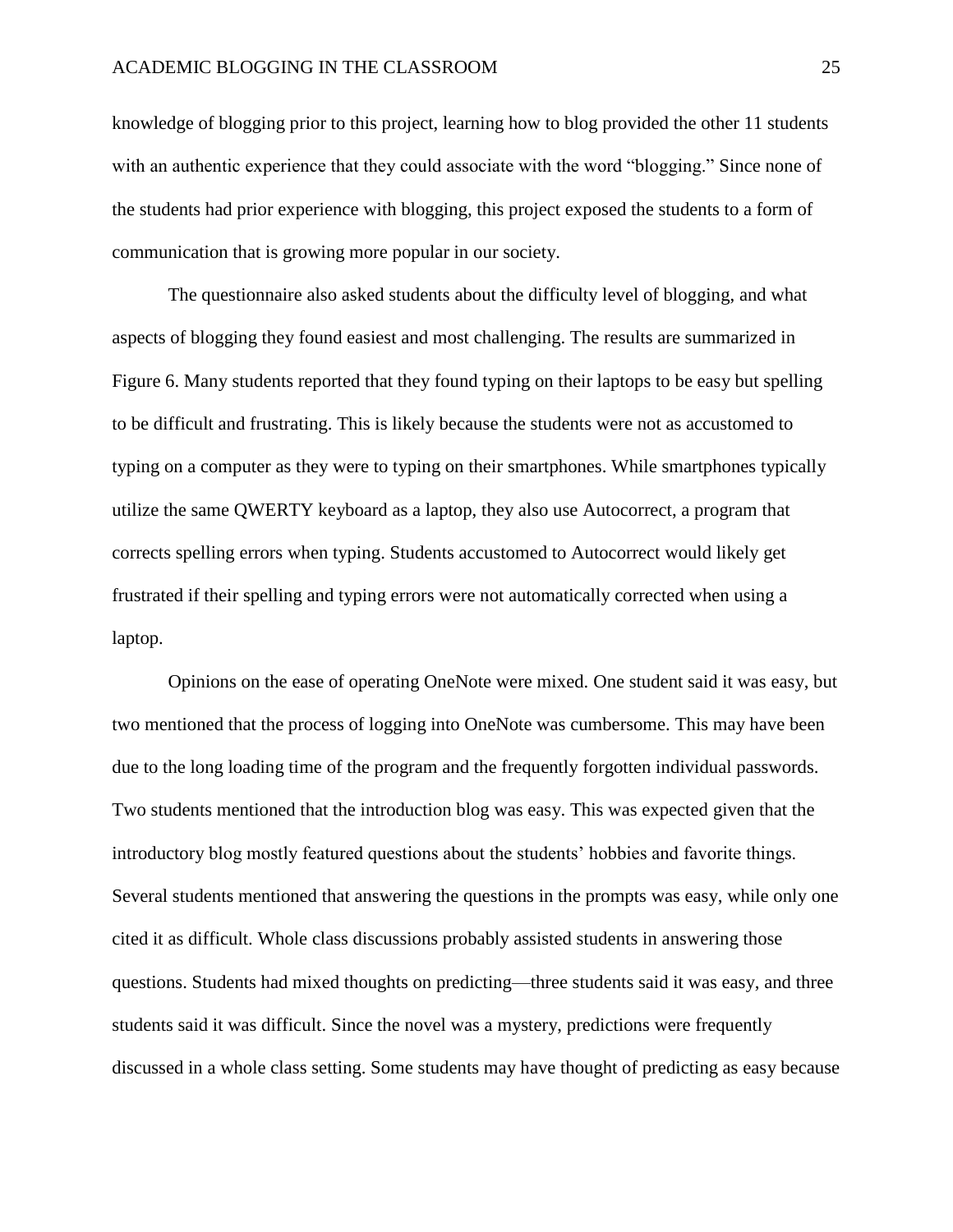predictions were discussed at length, or because predicting seemed a natural part of the reading process of a mystery. While these could be reasons for finding predicting to be easy, these could just as well be reasons for finding predicting to be difficult. Since the class discussed so many possibilities of the solution to the mystery, students may have found deciding between the options to be difficult or overwhelming. Overall, students mentioned more aspects of blogging that were easy (23) than were difficult (14).

| Students' Self-Reported Difficulty Level with Aspects of Blogging |                                                       |                                                         |  |  |  |
|-------------------------------------------------------------------|-------------------------------------------------------|---------------------------------------------------------|--|--|--|
| Aspect of Blogging                                                | Number of Students Who<br>Said the Aspect was<br>Easy | Number of Students Who<br>Said the Aspect was Difficult |  |  |  |
| <b>Typing</b>                                                     | 8                                                     | $\star$                                                 |  |  |  |
| Spelling                                                          | 1                                                     | 8                                                       |  |  |  |
| OneNote                                                           | 1                                                     | $\mathfrak{p}$                                          |  |  |  |
| Introduction Blog                                                 | $\overline{2}$                                        | $\star$                                                 |  |  |  |
| <b>Answering Questions</b>                                        | 8                                                     | 1                                                       |  |  |  |
| Predicting                                                        | 3                                                     | 3                                                       |  |  |  |

\* No students mentioned this aspect of blogging when asked what aspects were difficult. *Figure 6*. Students' self-reported difficulty level with aspects of blogging.

When students were asked to rate their enjoyment of blogging on a scale of 1 to 5, all the students gave it a rating of at least 3. The number of students who gave blogging each rating are represented in Figure 7. The average rating of blogging was 4.32 out of 5. Students were also asked their reasoning for the ratings they provided. Negative comments included that spelling was difficult, that it was difficult to make sentences out of little information, that blogging took up a lot of time, and that blogging took a while to get used to. Positive comments included that it was enjoyable to express feelings through blogging, that it was fun to make predictions, and that blogging held students accountable for paying attention to the reading. The most popular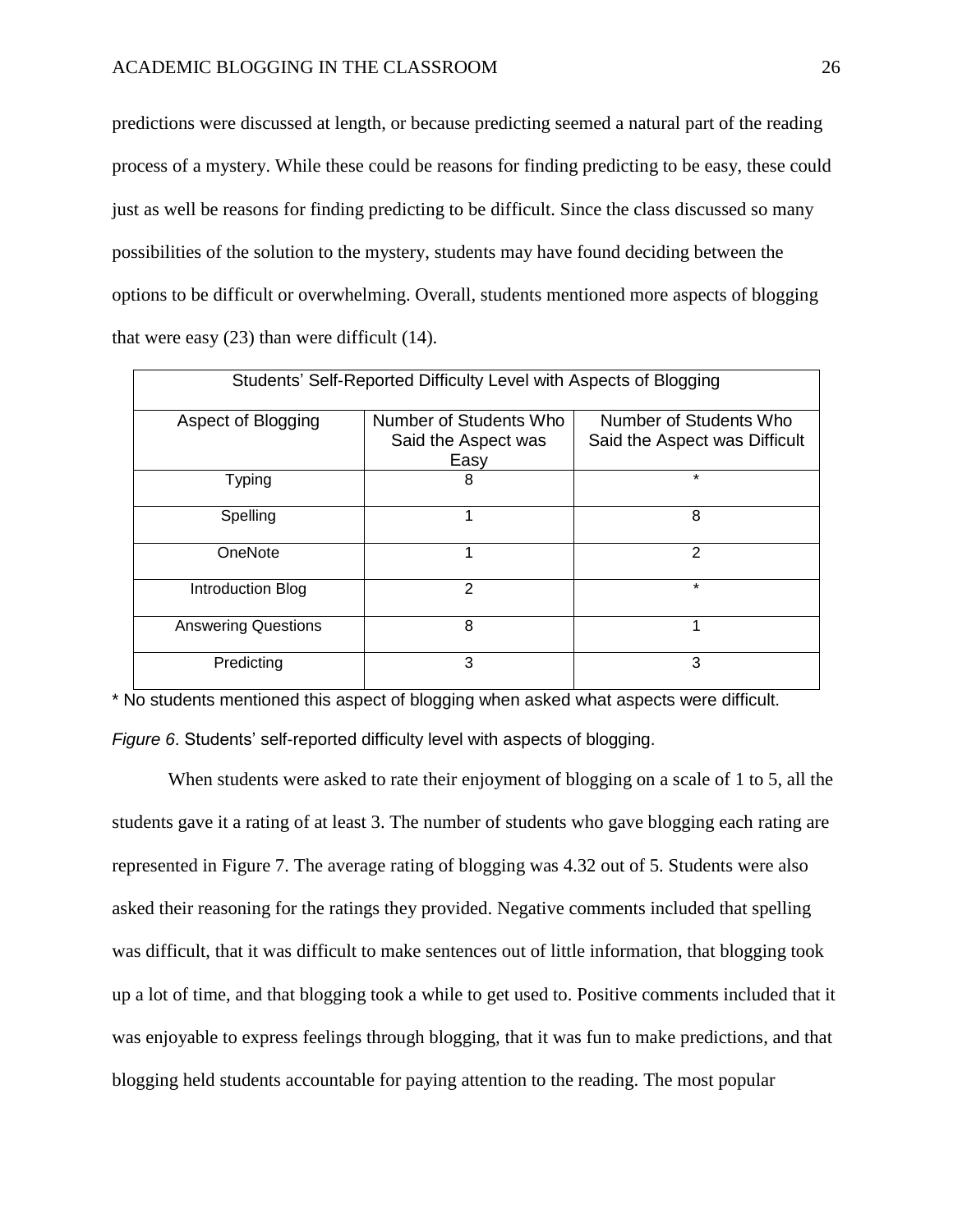#### ACADEMIC BLOGGING IN THE CLASSROOM 27

comment, given by seven students, was that typing and using laptops was fun. Three students mentioned that blogging was a different way to respond to text than they were accustomed to, and all three of these students rated blogging 5 out of 5, indicating that these students seem to appreciate different experiences with responding to text. Overall, the data suggests that students enjoyed the project and experiences with blogging.

| Students' Enjoyment Rating of       |    |  |  |  |
|-------------------------------------|----|--|--|--|
| Blogging                            |    |  |  |  |
| <b>Number of Students</b><br>Rating |    |  |  |  |
| 1                                   | ŋ  |  |  |  |
| $\overline{2}$                      | ი  |  |  |  |
| 3                                   | 4  |  |  |  |
| 4                                   | 5  |  |  |  |
| 5                                   | 10 |  |  |  |

*Figure 7.* Students' enjoyment rating of blogging.

Students were also asked their thoughts on using technology to respond to the text. A vast majority of the students had positive views of the use of technology for this purpose. When asked this question, students frequently compared the use of technology to other common forms of responding to text—writing and speaking. Five students reported that they appreciate the change from handwriting textual responses. Five students reported that they find using technology to be easier and faster than writing. Three students mentioned that blogging allows you to have a record of your past textual responses, unlike speaking. One of these three students mentioned that blogging allowed her to see the "big picture" in the book and to make connections across chapters. Only one student in the class had negative views on this subject,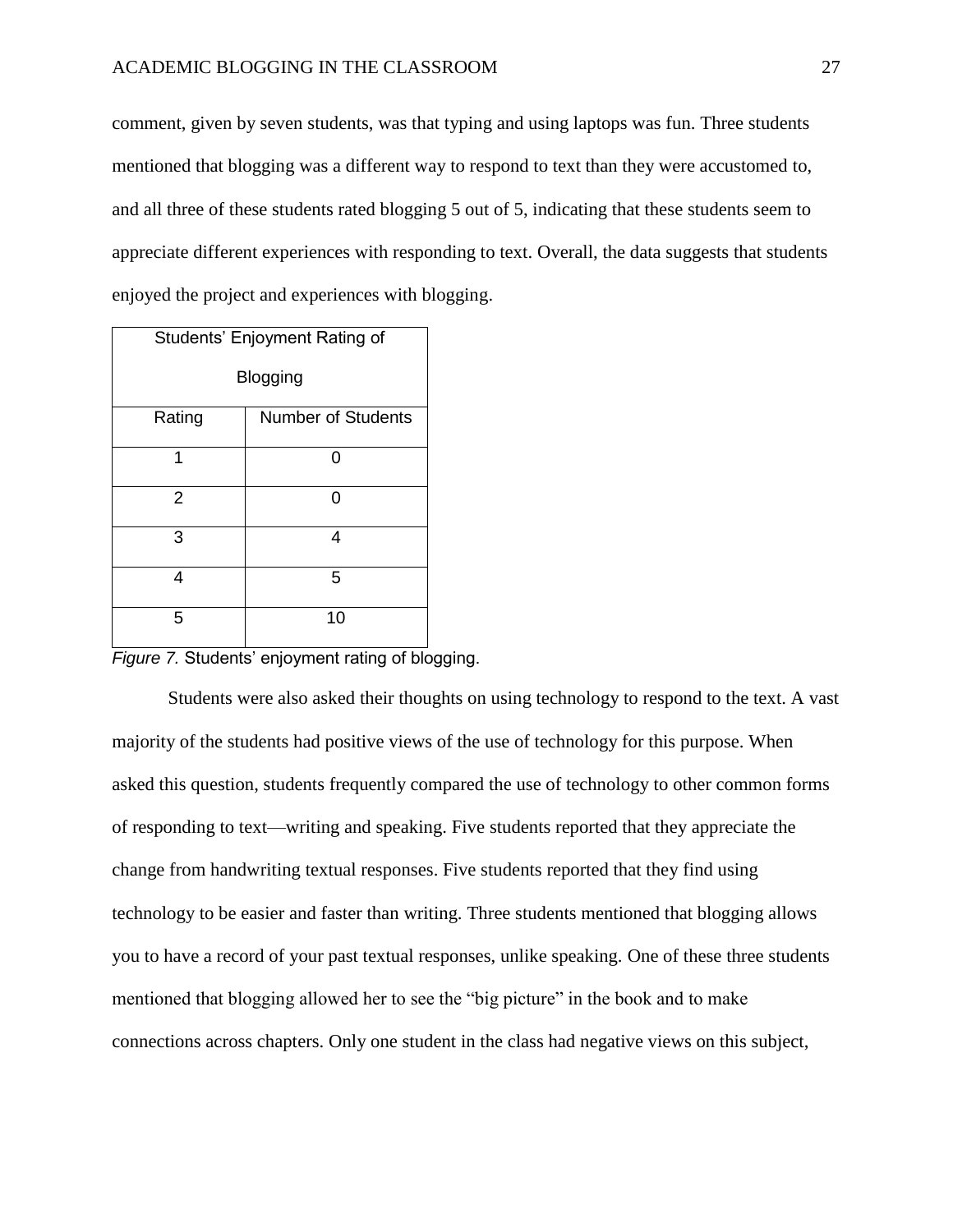and he said it was because OneNote was difficult to use. Overall, the majority of the class ended the project with positive views on the use of technology to respond to text.

The questionnaire also asked students to name something they learned from the project. Because the question was vague, students' responses revealed what stood out to students the most from the entire experience. Eight students mentioned specific scientific facts that they learned. Specifically, students mentioned food webs, niches, algae, animals, and littering. Five students mentioned what they learned about blogging—that it is fun, that you have to answer all the questions on the prompt, that there are different types of blogging, that you have to try your best when blogging, and that he/she could start his/her own blog and have others contribute to it. Four students mentioned things they learned from the book about bravery and friendship. Based on this data, scientific facts were what stood out the most to the greatest number of students. Alternatively, the students may have answered this way because they are used to learning facts in content areas such as science rather than learning things about technology and literacy.

#### **Summary**

An analysis of the students' blogs revealed that the most common prompted and unprompted response to the book was predictions. The number of unprompted student-made predictions, text-to-world connections, questions, inferences, and evaluations increased over the course of the project. The class's average score on the science assessments more than doubled from the pre-assessment to the post-assessment, indicating that students' understanding of the scientific concepts present in the book increased overall. The questionnaires revealed that students enjoyed the experience of typing and using a laptop to respond to the text, although many found spelling to be challenging.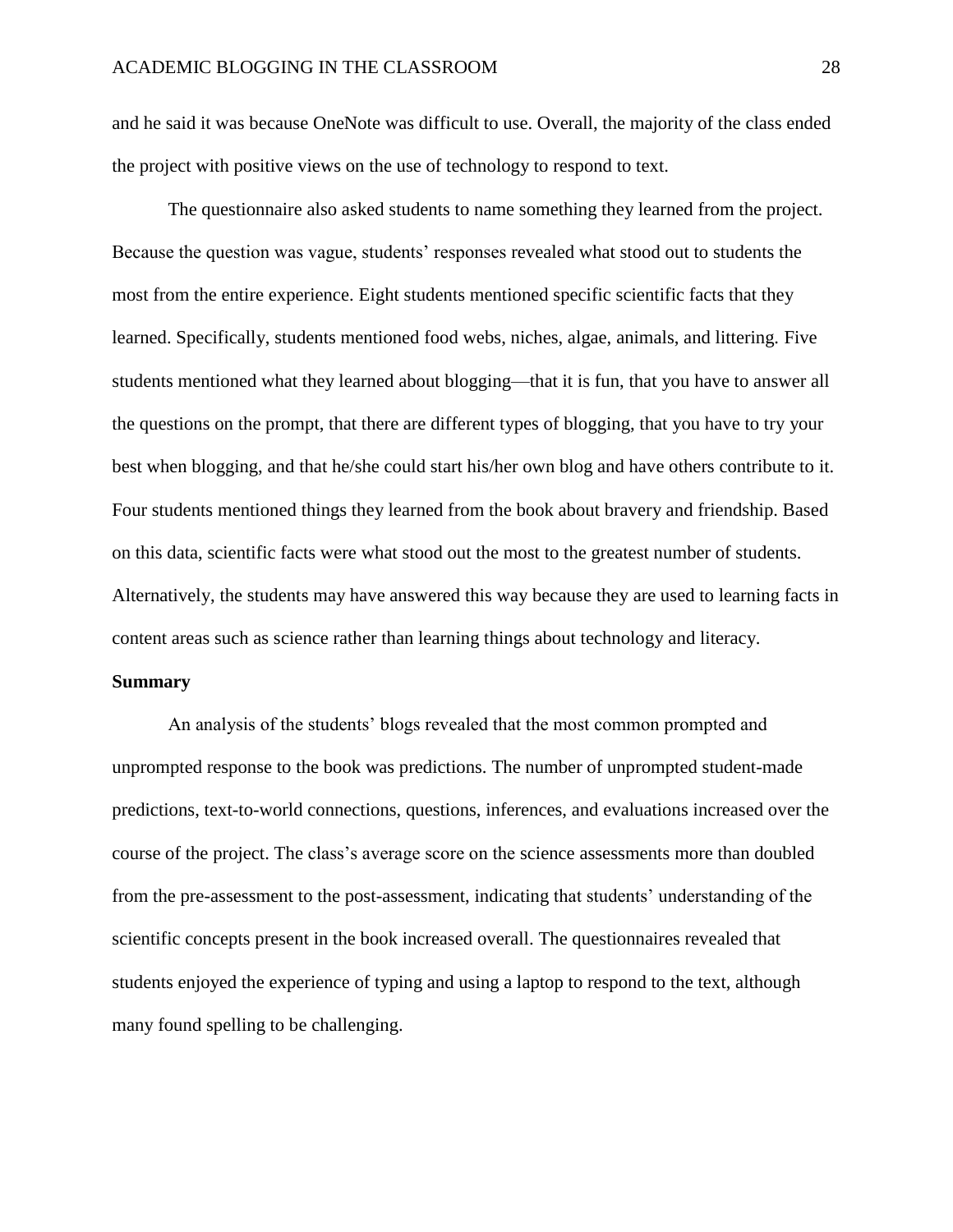#### **Discussion**

This final section addresses implications of this study for practice, limitations of this study, and areas for future research. In addition, this section includes a summary of the study's purpose, procedures, and results.

#### **Implications for Practice**

This project supports the idea that science and literacy integration can be beneficial. Over the course of the project, students' understanding of scientific concepts increased. Science content instruction focused on the themes in *The Missing 'Gator of Gumbo Limbo*. Shared readings provided students with background knowledge on the scientific concepts, and bookcentered science minilessons gave science a context with which students were familiar (e.g., discussing biotic factors that might be found in Gumbo Limbo Hole).

This study also suggests that technology integration in literacy, specifically through academic blogging, is beneficial. Students demonstrated increased use of higher-order thinking skills as the project progressed, responding to the text with more predictions, evaluations, questions, connections, and inferences. Predictions were the most common type of response to the text. If other students are also most comfortable with predictions, teachers could begin blogging projects by having students make predictions and gradually build students' comfort level with other types of responses. Students in this study found blogging enjoyable, giving it an average enjoyment rating of 4.32 out of 5, and many students mentioned their particular enjoyment of typing. Teachers could use students' enjoyment of blogging and typing to increase students' motivation and willingness to engage in reading and responding to text. Teachers could also use blogging to encourage students' attention in read-alouds or shared reading sessions. As one student said, "Blogging really held me responsible for paying attention to the book."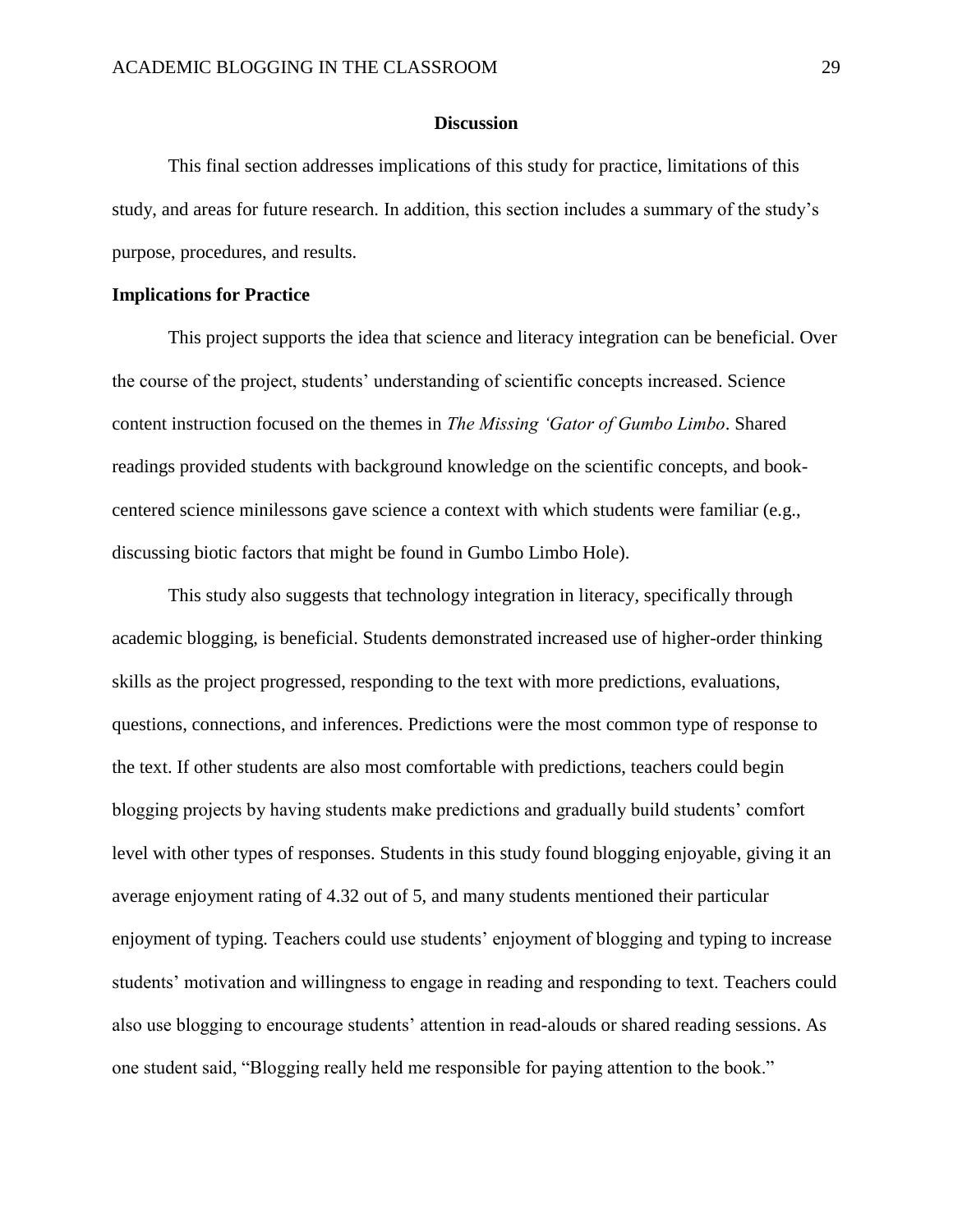Teachers could also use blogging as a record of student thinking; similar to entries in a written journal, text responses in a blog can be easily compared over time. Since many students were frustrated with the spelling component of blogging, it may be helpful for teachers to provide a word bank or create a word wall of commonly used science- and book-related words.

#### **Limitations**

One challenge that was faced when completing this project was working with the classroom schedule. Thirty minutes to an hour was provided for each visit, but more time was necessary to talk about the reading and to allow the students to blog. The majority of the students did not have much experience with computers, so they typed slowly. Because of this, more time had to be allotted for blogging and less time for oral discussion. Because the lead researcher was a college student, coordinating college class schedules with the elementary class schedule meant that meeting times were not as flexible as was ideal. The elementary school rearranged field trip days, so some of the class's field trips fell on days that reading and blogging sessions were supposed to take place. This resulted in two fewer meeting times than were originally planned, meaning less time for minilessons, discussion, and blogging.

Another limitation of this project was student absences. Some students were frequently absent from school, and it was difficult to make up missed reading and blogging sessions. Two students often had pull-out reading interventions during the time the project was being conducted in the classroom. This resulted in these students often missing a section of a chapter or the entire read aloud and having less time to blog. Each time this happened, the students were given a brief summary of what they had missed in the chapter and were instructed to blog to the best of their ability.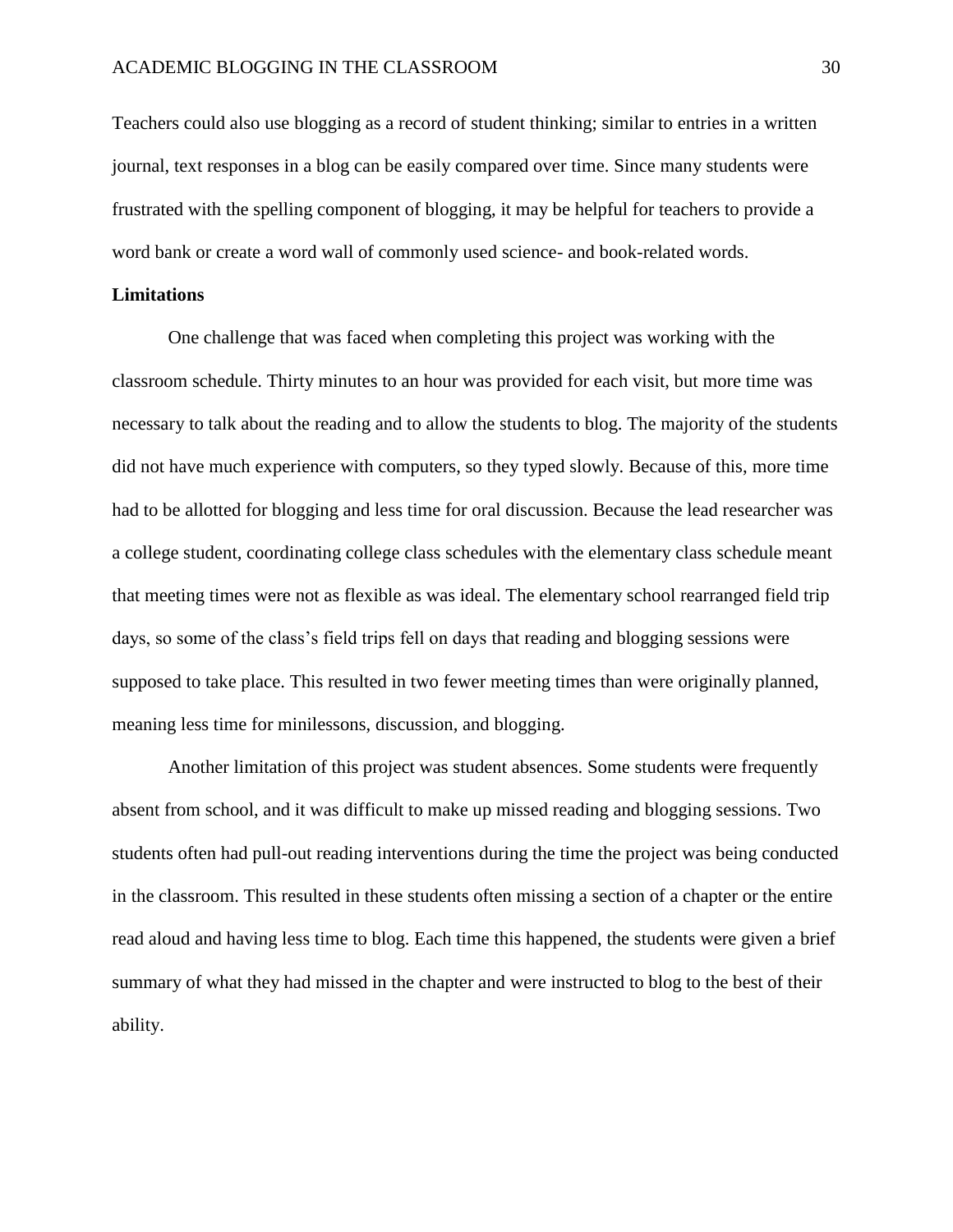Technology was a limitation in this project as well. Full access to the classroom's Promethean board or the ActivInspire technology associated with it was not provided. The host teacher would display any images emailed to her on the Promethean board, but her laptop was usually unavailable during the lessons. In addition, OneNote did not work every time on every computer. In these situations, students wrote their responses to the prompt on paper, though it was not ideal and did not include the technology integration essential to this project.

#### **Future Plans/ Research**

One of the items on the student questionnaire asked, "If you could change one thing about this project, what would it be?" A few students mentioned that eBooks could be used instead of paper books. Introducing students to digital books could help them get acquainted to interacting with text in a form that is growing in popularity, and it would be another way to use technology in the classroom. One student suggested vlogging (video blogging) instead of blogging. Rather than typing responses to the book, students would use a program such as iMovie to create an audiovisual recording of their responses. Although this would not directly integrate writing, teachers could assign a pre-video writing activity so that students are prepared to share their ideas in the recording. In addition to integrating technology into literacy instruction, vlogging would also be a creative way to integrate oral communication skills, which are emphasized in the Common Core State Standards. It would be interesting to compare the results between a class that responded to the text with blogging and another that responded with vlogging.

It would be interesting to perform this study again with the use of multiple classes or groups of students. One class would integrate technology into literacy instruction, another class would integrate science into literacy, another would integrate both technology and science into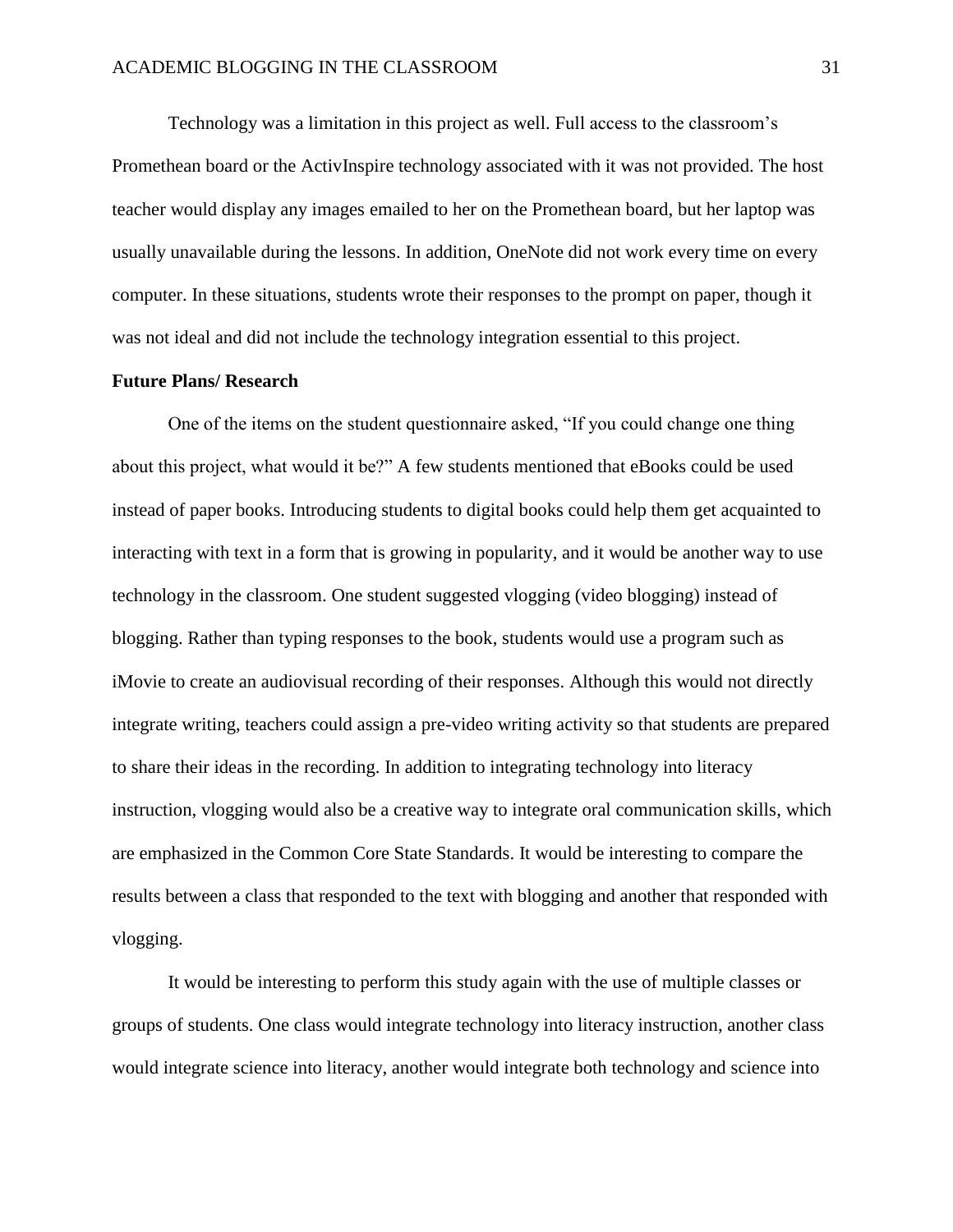#### ACADEMIC BLOGGING IN THE CLASSROOM 32

literacy instruction, and a control group would not use integration in literacy instruction. Students' literacy, science, and technology growth would be assessed and compared across the four groups in order to determine the impact of integration in these areas.

If this project was conducted again, it would be beneficial to allot more time to discussion. Students would discuss the blog prompt in small groups prior to blogging, as a prewriting activity. If possible, students would also use the blogs to respond to each other's thoughts and ask each other questions. This would build classroom community while increasing accountability and reading comprehension.

#### **Conclusion**

The purpose of this project was to incorporate academic blogging and science minilessons into fifth grade literacy instruction and to examine the students' perceptions of blogging and their interactions with text through blogging. Findings revealed that students' science content knowledge increased over the course of the project, students' use of higher order thinking skills increased, and students' perceptions of using technology to respond to text were positive. Based on the findings of this project, teachers could use academic blogging in the classroom to increase student motivation and to increase students' use of higher order thinking.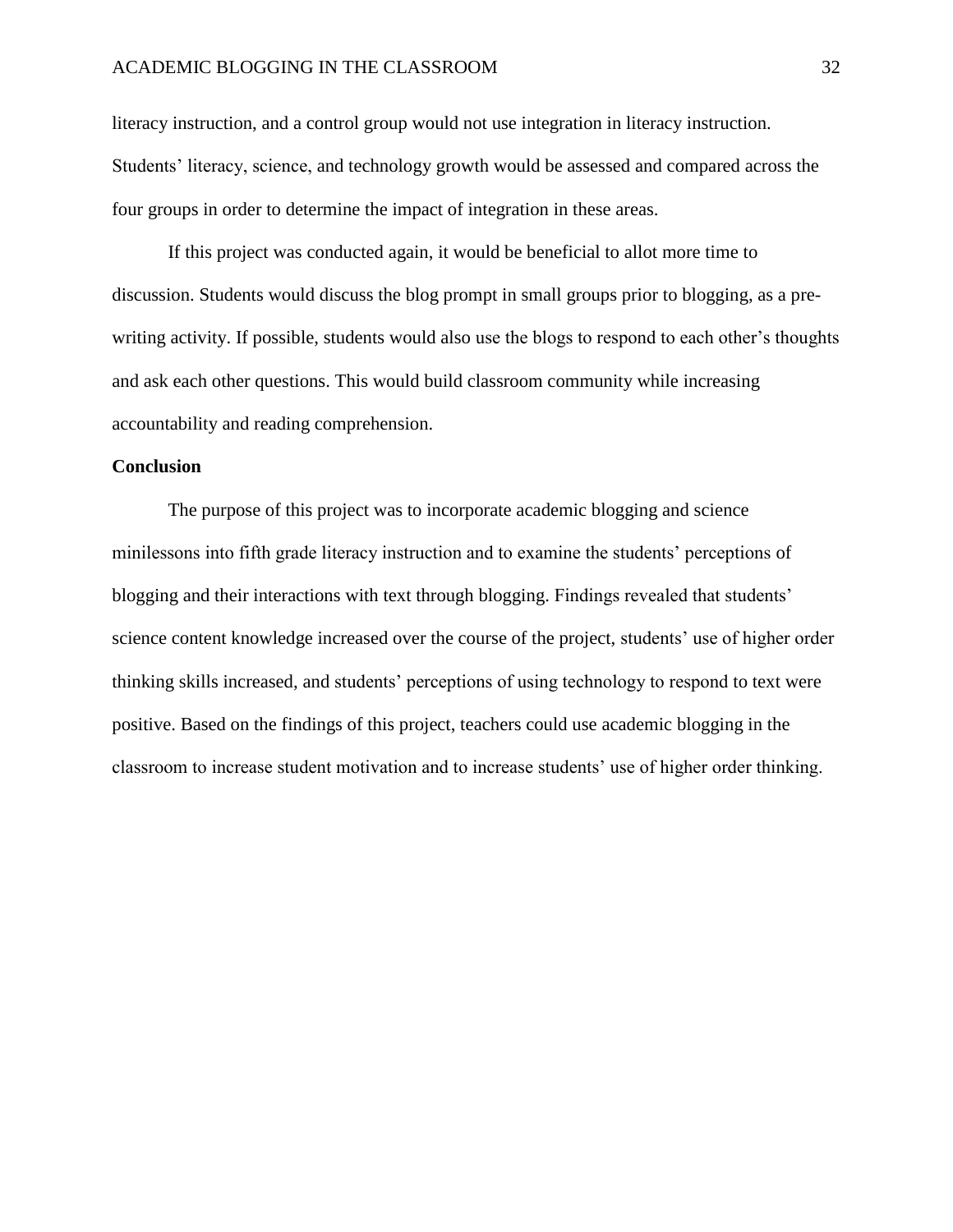#### **References**

American Museum of Natural History (n.d.). *Web of life game*. Retrieved from:

[https://www.amnh.org/ology/features/stufftodo\\_bio/weboflife\\_do.php](https://www.amnh.org/ology/features/stufftodo_bio/weboflife_do.php)

Candy Coated Scientist (n.d.). *Literature study on The Missing 'Gator of Gumbo Limbo:* 

*Ecology, environment, ELA*. Retrieved from:

[https://www.teacherspayteachers.com/Product/Literature-Study-on-The-Missing-Gator-](https://www.teacherspayteachers.com/Product/Literature-Study-on-The-Missing-Gator-of-Gumbo-Limbo-ECOLOGY-ENVIRONMENT-ELA-574689)

[of-Gumbo-Limbo-ECOLOGY-ENVIRONMENT-ELA-574689](https://www.teacherspayteachers.com/Product/Literature-Study-on-The-Missing-Gator-of-Gumbo-Limbo-ECOLOGY-ENVIRONMENT-ELA-574689)

Center for Digital Education (2010). *Data Exposé: The Center for Digital Education releases cutting-edge research*. Retrieved from:

[http://media.navigatored.com/documents/2010\\_DataExpose\\_V.pdf](http://media.navigatored.com/documents/2010_DataExpose_V.pdf)

- Center for Digital Education (2013). *About the Digital School Districts Survey*. Retrieved from: [http://www.centerdigitaled.com/awards/digital-districts/About-the-Digital-School-](http://www.centerdigitaled.com/awards/digital-districts/About-the-Digital-School-Districts-Survey.html)[Districts-Survey.html](http://www.centerdigitaled.com/awards/digital-districts/About-the-Digital-School-Districts-Survey.html)
- Center for Digital Education (2016). *School districts going digital: What you told us*. Retrieved from: [http://www.centerdigitaled.com/awards/digital-districts/School-Districts-Going-](http://www.centerdigitaled.com/awards/digital-districts/School-Districts-Going-Digital.html)[Digital.html](http://www.centerdigitaled.com/awards/digital-districts/School-Districts-Going-Digital.html)
- Center for Digital Education (2017). *Infographic: School districts reveal digital priorities and practices for 2017*. Retrieved from: [http://www.centerdigitaled.com/awards/digital](http://www.centerdigitaled.com/awards/digital-districts/Infographic-School-Districts-Reveal-Digital-Priorities-and-Practices-for-2017.html)[districts/Infographic-School-Districts-Reveal-Digital-Priorities-and-Practices-for-](http://www.centerdigitaled.com/awards/digital-districts/Infographic-School-Districts-Reveal-Digital-Priorities-and-Practices-for-2017.html)[2017.html](http://www.centerdigitaled.com/awards/digital-districts/Infographic-School-Districts-Reveal-Digital-Priorities-and-Practices-for-2017.html)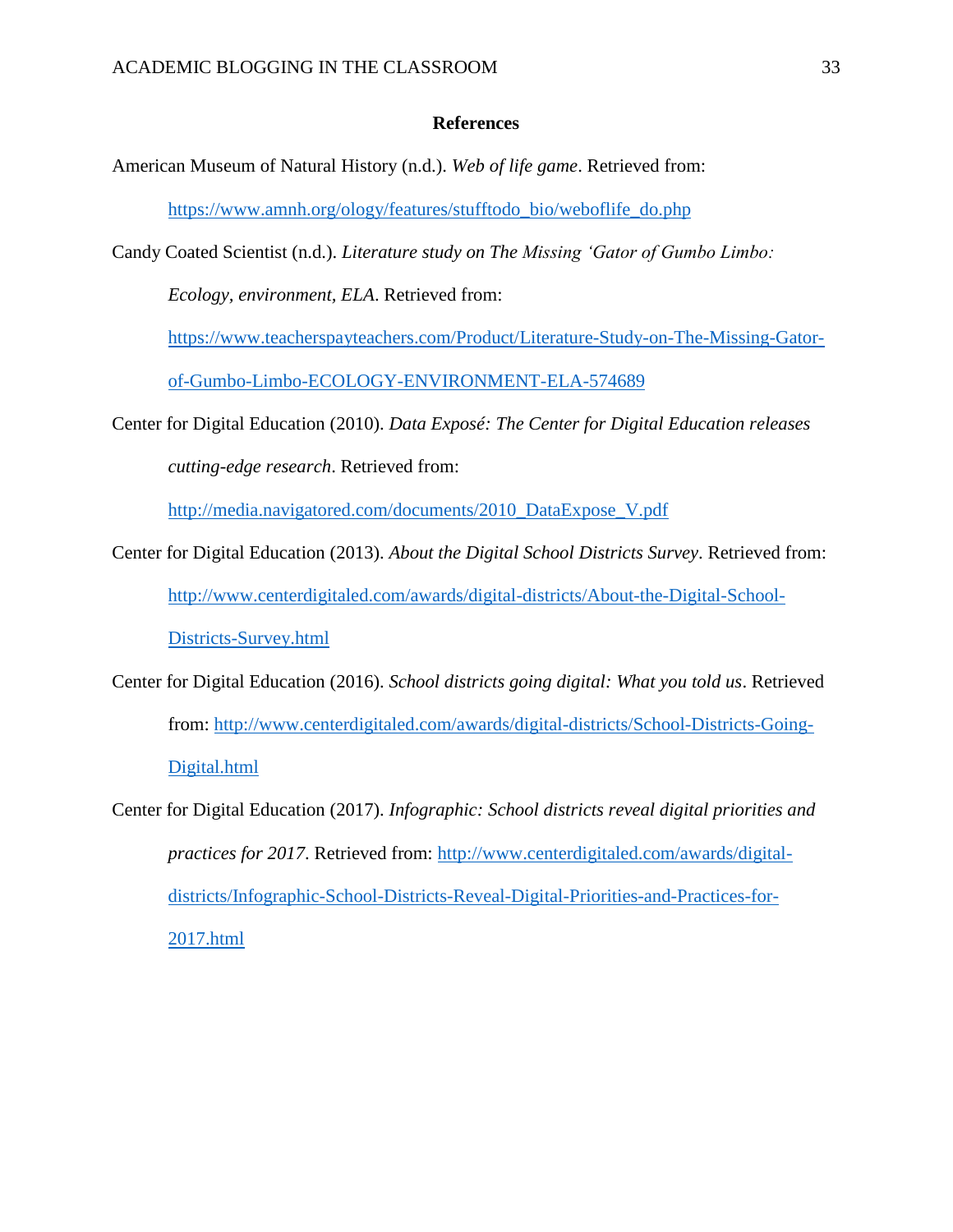Cervetti, G. N., Barber, J., Dorph, R., Pearson, P. D., & Goldschmidt, P. G. (2012). The impact of an integrated approach to science and literacy in elementary school classrooms. *Journal of Research in Science Teaching*, *49*(5), 631-658. Retrieved from: <http://onlinelibrary.wiley.com/doi/10.1002/tea.21015/full>

Consortium for School Networking, School Superintendent's Association, & Dun & Bradstreet.

(2014). *CoSN's 2nd annual E-rate and infrastructure survey*. Retrieved from:

[https://cosn.org/sites/default/files/pdf/CoSN%202nd%20Annual%20E-](https://cosn.org/sites/default/files/pdf/CoSN%202nd%20Annual%20E-rate%20and%20Infrastructure%20Report,%2010-15-2014_2.pdf)

[rate%20and%20Infrastructure%20Report,%2010-15-2014\\_2.pdf](https://cosn.org/sites/default/files/pdf/CoSN%202nd%20Annual%20E-rate%20and%20Infrastructure%20Report,%2010-15-2014_2.pdf)

EducationSuperHighway (2017). *2016 state of the states: EducationSuperHighway's second annual report on the state of broadband connectivity in America's public schools*.

Retrieved from: [https://s3-us-west-1.amazonaws.com/esh-sots-](https://s3-us-west-1.amazonaws.com/esh-sots-pdfs/2016_national_report_K12_broadband.pdf)

[pdfs/2016\\_national\\_report\\_K12\\_broadband.pdf](https://s3-us-west-1.amazonaws.com/esh-sots-pdfs/2016_national_report_K12_broadband.pdf)

Futuresource (2018). *Futuresource personal computing in schools quarterly marketing track: Q4 2017*. Accessed from: [https://www.futuresource-](https://www.futuresource-consulting.com/reports/report/r/futuresource_personal_computing_in_schools_quarterly_market_track_-_q4_2017/i/554916)

[consulting.com/reports/report/r/futuresource\\_personal\\_computing\\_in\\_schools\\_quarterly\\_](https://www.futuresource-consulting.com/reports/report/r/futuresource_personal_computing_in_schools_quarterly_market_track_-_q4_2017/i/554916) market track - q4 2017/i/554916

George, J. C. (1992). *The missing 'gator of Gumbo Limbo*. New York, NY: Harper Trophy.

Griffo, V. B., Madda, C. L., Pearson, P. D., & Raphael, T. E. (2015). Current issues and best practices in literacy instruction. In L.B. Gambrell & L.M. Morrow (Eds.), *Best practices in literacy instruction* ( $5<sup>th</sup>$  ed.). New York, NY: The Guilford Press. Retrieved from: [https://books.google.com/books?id=XFg8BAAAQBAJ&printsec=frontcover#v=onepage](https://books.google.com/books?id=XFg8BAAAQBAJ&printsec=frontcover#v=onepage&q&f=true) [&q&f=true](https://books.google.com/books?id=XFg8BAAAQBAJ&printsec=frontcover#v=onepage&q&f=true)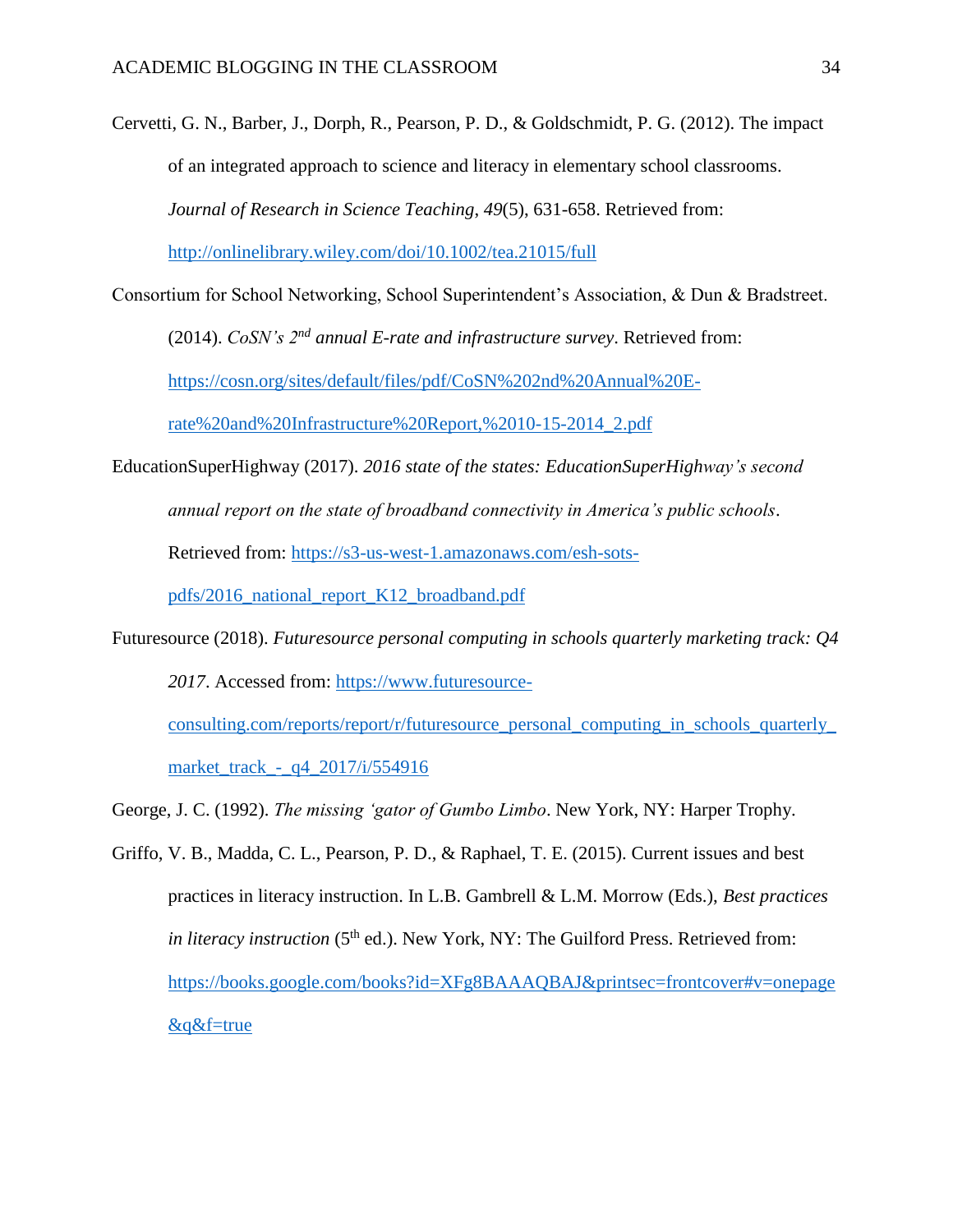Guthrie, J. T, McRae, A., & Klauda, S. L. (2007). Contributions of concept-oriented reading instruction to knowledge about interventions for motivation in reading. *Educational Psychologist, 42*(4), 237-250. Retrieved from

<http://www.tandfonline.com/doi/abs/10.1080/00461520701621087>

International Society for Technology in Education. (2016). *ISTE standards for students*.

Retrieved from:<https://www.iste.org/standards/for-students>

- International Society for Technology in Education. (2018a). *ISTE standards*. Retrieved from: <https://www.iste.org/standards>
- International Society for Technology in Education. (2018b). *ISTE standards for educators*. Retrieved from:<https://www.iste.org/standards/for-educators>
- Kamil, M. L., Mosenthal, P. B., Pearson, P. D., & Barr, R. (Eds). (2000). *Handbook of reading research: Volume III*. Mahwah, NJ: Lawrence Erlbaum Associates, Inc.
- McKenna, M. C., Labbo, L. D., Conradi, K., & Baxter, J. (2011). Effective uses of technology in literacy instruction. In L. B. Gambrell & L. M. Morrow (Eds.), *Best practices in literacy*   $instruction$  ( $4<sup>th</sup>$  ed.) (pp. 361-394). New York, NY: The Guilford Press.
- Murnane, R., Sawhill, I., & Snow, C. (2012). Literacy challenges for the twenty-first century: Introducing the issue. *The Future of Children, 22*(2), 3-15. Accessed from: <https://muse.jhu.edu/article/508192/pdf>
- National Council of Teachers of English. (2013). *The NCTE definition of 21st century literacies*. Retrieved from:<http://www2.ncte.org/statement/21stcentdefinition/>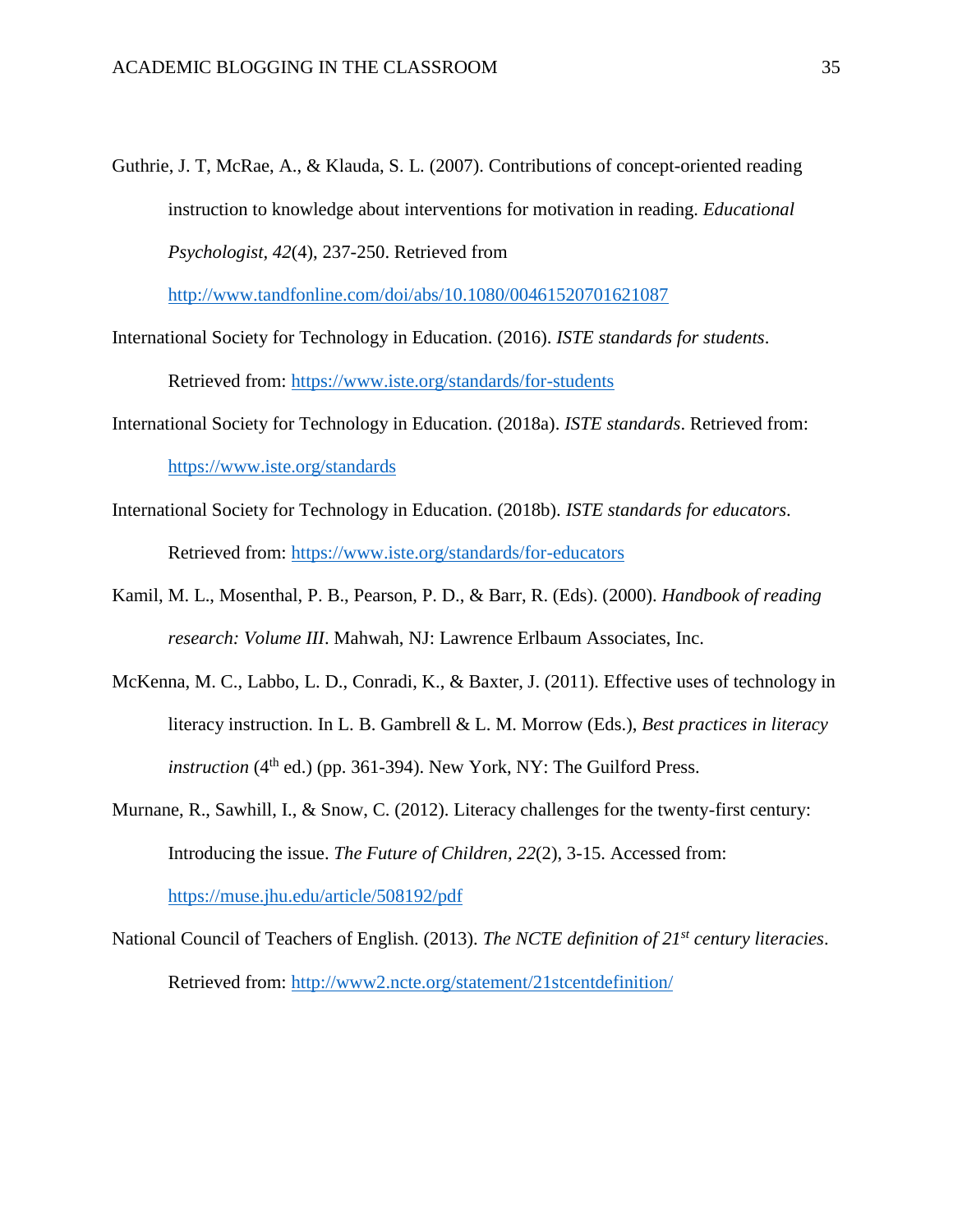- Roe, B. D., & Smith, S.H. (2012). Use of technology for literacy learning. In *Teaching reading in today's elementary schools* (11<sup>th</sup> ed.) (pp. 35-82). Belmont, CA: Wadsworth Cengage Learning.
- Romance, N. R., & Vitale, M. R. (2012). Science IDEAS: A research-based K-5 interdisciplinary instructional model linking science and literacy. *Science Educator, 21*(1), 1-11. Retrieved from [http://www.scienceideas.org/RefDocs/2\\_B-ScienceEducator2012Published.pdf](http://www.scienceideas.org/RefDocs/2_B-ScienceEducator2012Published.pdf)
- Scott, D., Kahlich, P., & Barker, J. (1994). Motivating at-risk students using a literature based writing unit with computers. *Journal of Computing in Childhood Education, 5*(3-4), 311- 317. Accessed from<http://psycnet.apa.org/record/1995-42019-001>
- Textual Tools Study Group (2006). Developing scientific literacy through the use of literacy teaching strategies. In R. Douglas, M.P. Klentschy, K. Worth, & W. Binder (Eds.), *Linking science and literacy in the K-8 classroom* (pp. 261-285). Arlington, VA: NSTA Press.
- U.S. Department of Education (2017). *Building technology infrastructure for learning*. Retrieved from:<https://tech.ed.gov/files/2017/07/2017-Infrastructure-Guide.pdf>
- Varelas, M., Pappas, C. C., & Rife, A. (2006). Exploring the role of intertextuality in concept construction: Urban second graders make sense of evaporation, boiling, and condensation. *Journal of Research in Science Teaching, 43*(7), 637-666. Retrieved from: <http://onlinelibrary.wiley.com/doi/10.1002/tea.20100/epdf>
- Worth, K. (2006). Introduction. In R. Douglas, M.P. Klentschy, K. Worth, & W. Binder (Eds.), *Linking science and literacy in the K-8 classroom* (pp. xi-xv). Arlington, VA: NSTA Press.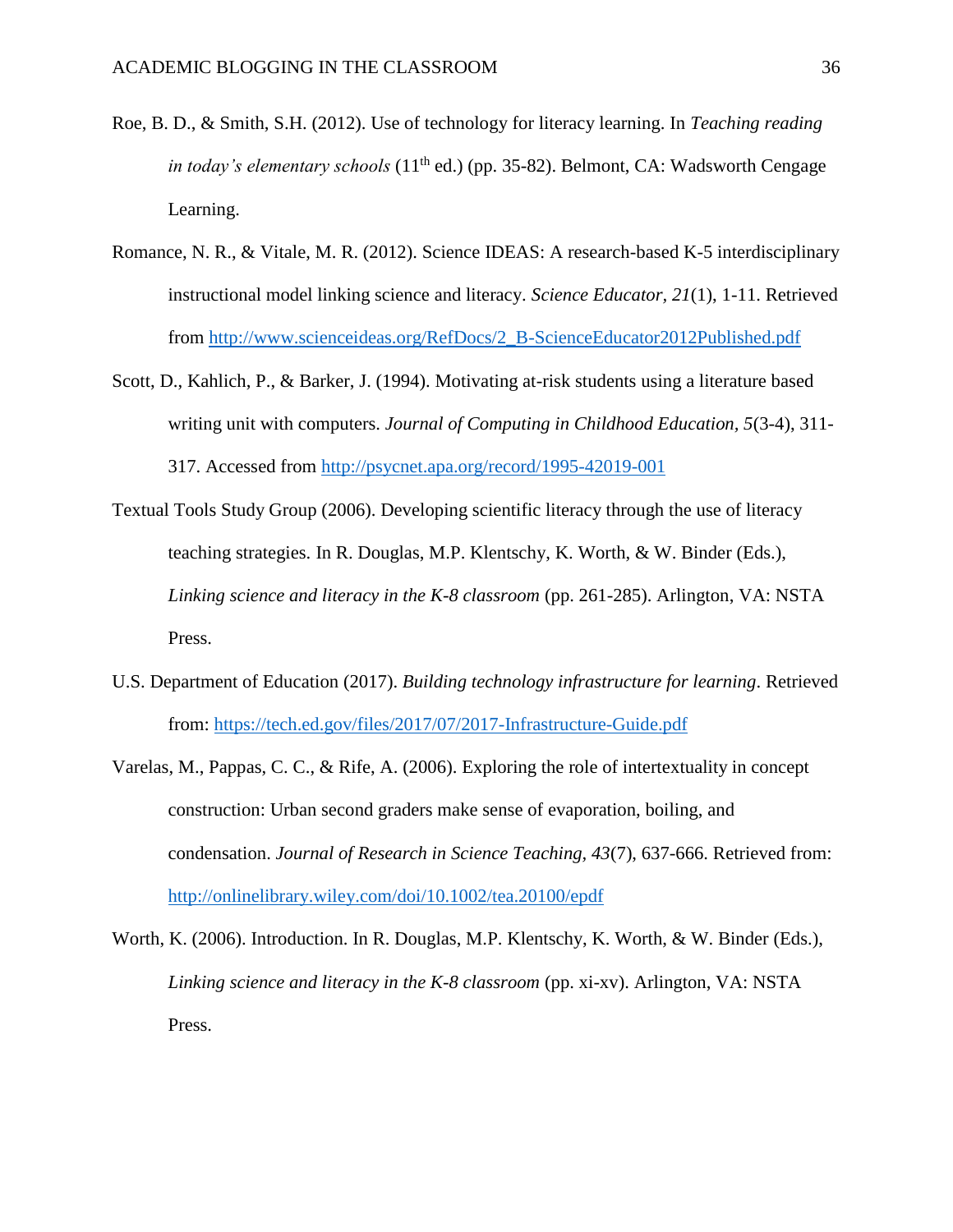Zawilinski, L. (2009). HOT blogging: A framework for blogging to promote higher order thinking. *The Reading Teacher, 62*(8), 650-661.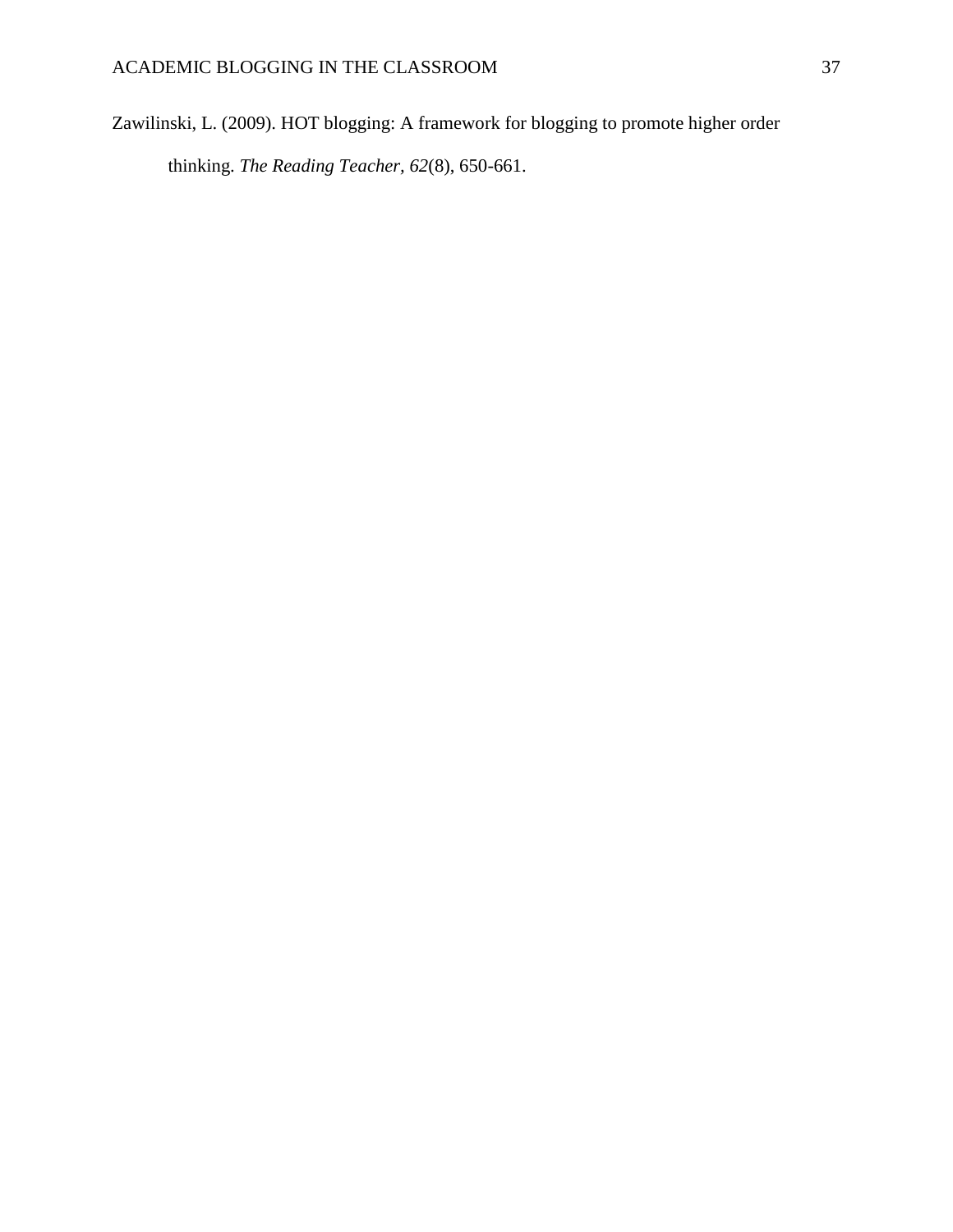|       | <b>Appendix A-Science Pre- and Post-Assessment</b> |
|-------|----------------------------------------------------|
| Name: |                                                    |
| Date: |                                                    |
|       |                                                    |

- 1) Which of the following is a **biotic** factor of an ecosystem?
	- a. A rock
	- b. A tree
	- c. Water
	- d. Temperature
- 2) Arrange these organisms in a food chain in the correct order: Alligator, Fish, Egret



3) Circle all the organisms that can be affected by human pollution.

| Fish | Snake | Grass | Eagle | Alligator | Frog | <b>Tree</b> |
|------|-------|-------|-------|-----------|------|-------------|
|      |       |       |       |           |      |             |

- 4) What is the definition of a niche?
	- a. How humans affect an ecosystem
	- b. An environment with organisms
	- c. The role or job of an organism in an ecosystem
	- d. A non-living part of an ecosystem